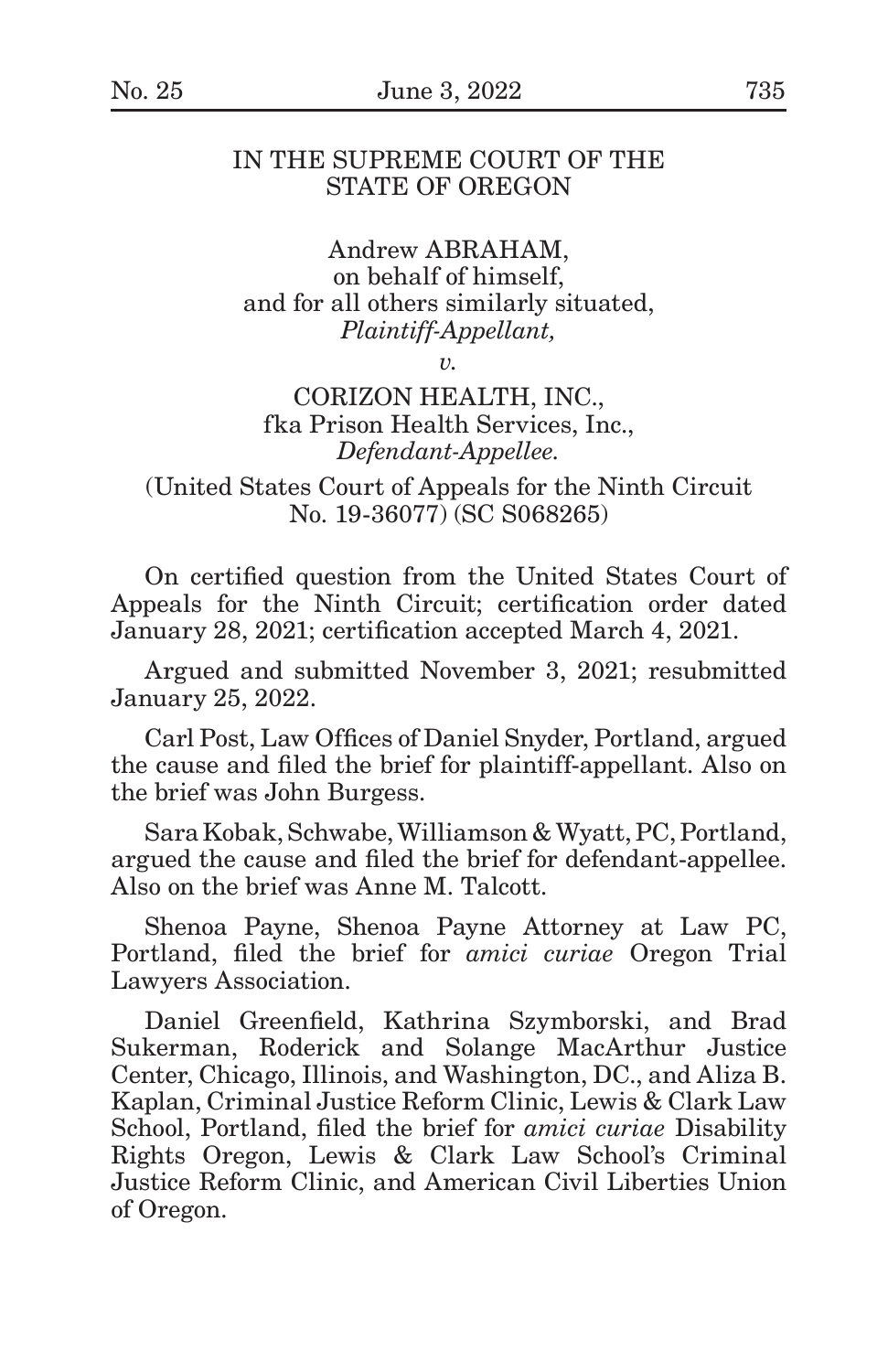Before Walters, Chief Justice, and Balmer, Flynn, Duncan, Nelson, Garrett, and DeHoog, Justices.\*

WALTERS, C.J.

\_\_\_\_\_\_\_\_\_\_\_\_\_\_\_\_\_\_\_

The certified question is answered.

Garrett, J., dissented and filed an opinion, in which Balmer, J., joined.

<sup>\*</sup> Nakamoto, J., retired December 31, 2021, and did not participate in the decision of this case.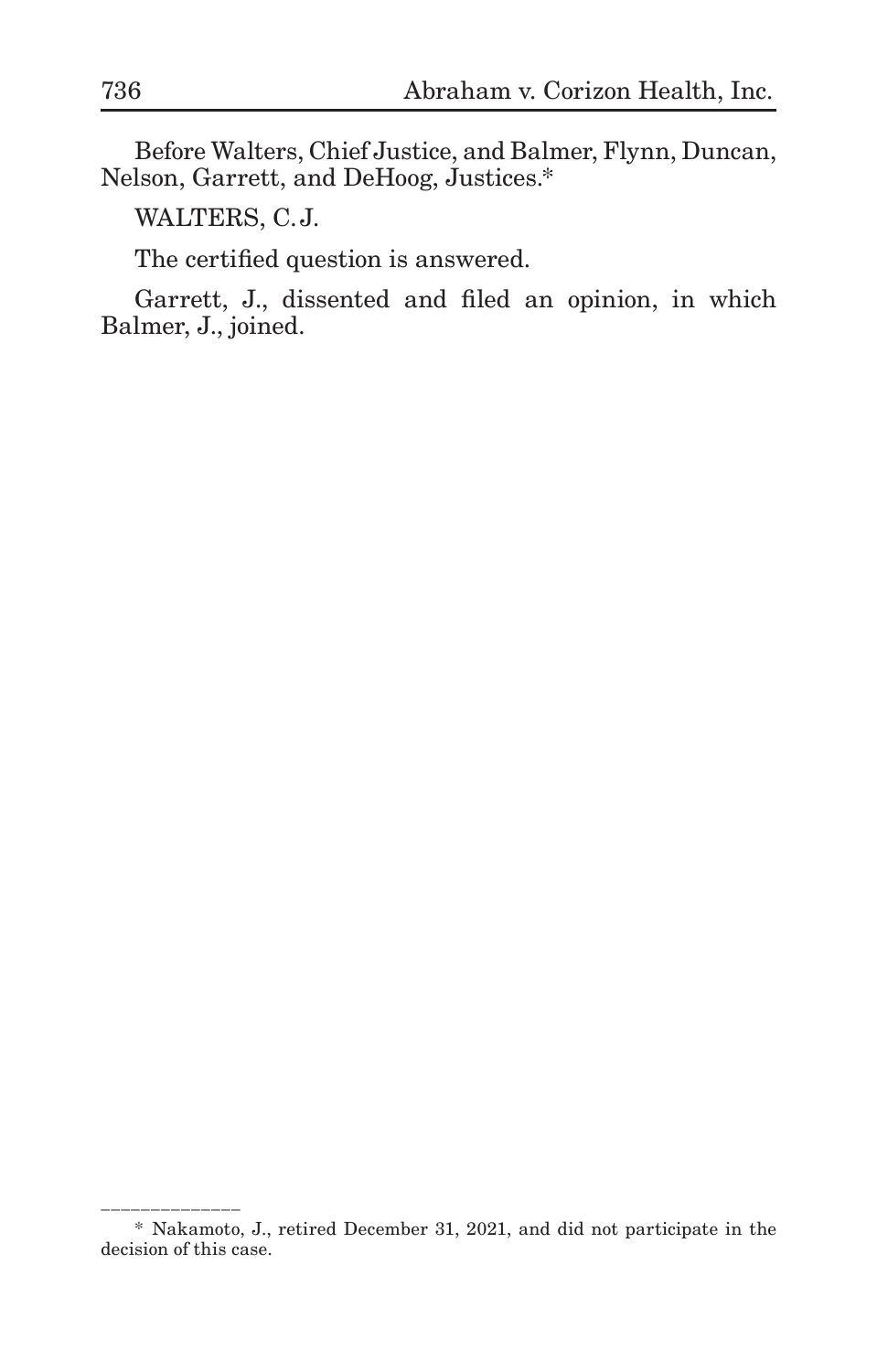### **WALTERS, C.J.**

In this opinion, we answer a question that has been certified to us by the United States Court of Appeals for the Ninth Circuit, concerning the applicability of Oregon's antidiscrimination laws to a private contractor that provides healthcare services within a jail. Plaintiff filed a lawsuit against defendant, a private entity that contracted with the Clackamas County Jail to provide healthcare services to incarcerated persons, alleging that defendant had discriminated against him on the basis of disability, in violation of ORS 659A.142(4), which prohibits disability discrimination by places of public accommodation. The district court held that defendant was not a place of public accommodation, as defined by ORS 659A.400. The Ninth Circuit asked us to help it to resolve plaintiff's appeal of the dismissal of his state law claim and certified to us the following question:

"Is a private contractor providing healthcare services at a county jail a 'place of public accommodation' within the meaning of Oregon Revised Statutes § 659A.400 and subject to liability under § 659A.142?"

As we explain below, the answer to that question is yes.

## BACKGROUND

We take the following summary of the factual background and procedural posture of the case from the Ninth Circuit's certification order and from the record. Because the question certified to us arises from the appeal of the dismissal of plaintiff's complaint, we, like the Ninth Circuit, assume that the facts alleged in the complaint are true. *See Abraham v. Corizon Health, Inc.*, 985 F3d 1198, 1199-200 (9th Cir 2021) ("Because the district court decided this case on a motion to dismiss, we assume the truth of the facts as set out in the complaint.").

Plaintiff is deaf and prefers to communicate through American Sign Language (ASL), which is his primary language. Plaintiff's ability to communicate in English is more limited. In October 2015, plaintiff was arrested and taken to the Clackamas County Jail. Based on communications with plaintiff without the assistance of an ASL interpreter, a deputy incorrectly flagged plaintiff as being a suicide risk.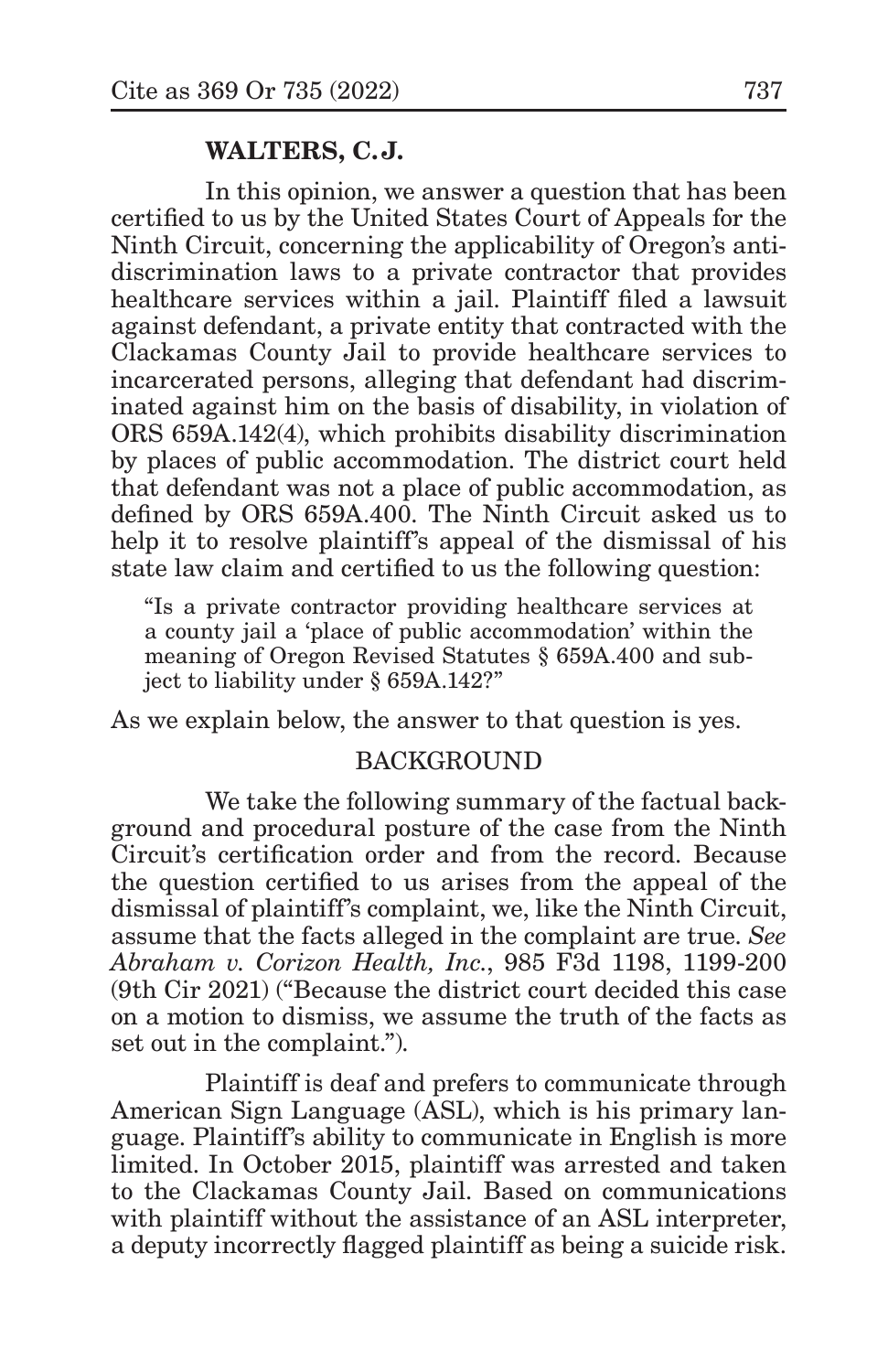As a result, plaintiff was placed on suicide watch. Defendant has a contract with Clackamas County to provide medical and mental health services at the jail and was responsible for plaintiff's care and for further assessment. Over the course of three days, defendant's staff was unable to communicate effectively with plaintiff but failed to provide an ASL interpreter. As a result of defendant's staff's misunderstandings, plaintiff, who is diabetic, was denied meals and access to insulin. Also, as a result of defendant's inability to communicate with plaintiff, plaintiff remained on suicide watch for three days.

Plaintiff filed suit against defendant in federal district court alleging, among other claims, that defendant was a "place of public accommodation" that had discriminated against him because he is "an individual with a disability," in violation of ORS 659A.142(4). Plaintiff initially sought only equitable relief, and the district court dismissed the claim on standing grounds because plaintiff was no longer incarcerated. In the order that is the basis for plaintiff's current appeal, the district court denied plaintiff's motion to amend his complaint to add a claim for compensatory damages on the grounds that the amendment would be futile. The district court concluded that defendant was not a "place of public accommodation," as defined by ORS 659A.400(1)(a), meaning that ORS 659A.142(4) did not apply to defendant's provision of medical services in a jail setting.

Plaintiff appealed to the Ninth Circuit, arguing that the district court had construed the statutory term "public accommodation" too narrowly and asking the Ninth Circuit to certify that question of state law to this court. In response, defendant both disputed plaintiff's interpretation of ORS  $659A.400(1)(a)$  and argued that ORS 659A.142 was inapplicable to plaintiff's case for a second reason: Plaintiff was neither a "customer" nor "patron" of defendant's services.

The Ninth Circuit reviewed Oregon case law interpreting ORS 659A.400(1)(a) and, noting that "Oregon courts have yet to address whether a private contractor like [defendant] constitutes a 'place of public accommodation,'" expressed uncertainty about whether Oregon courts would conclude that defendant meets the definition. *Abraham*,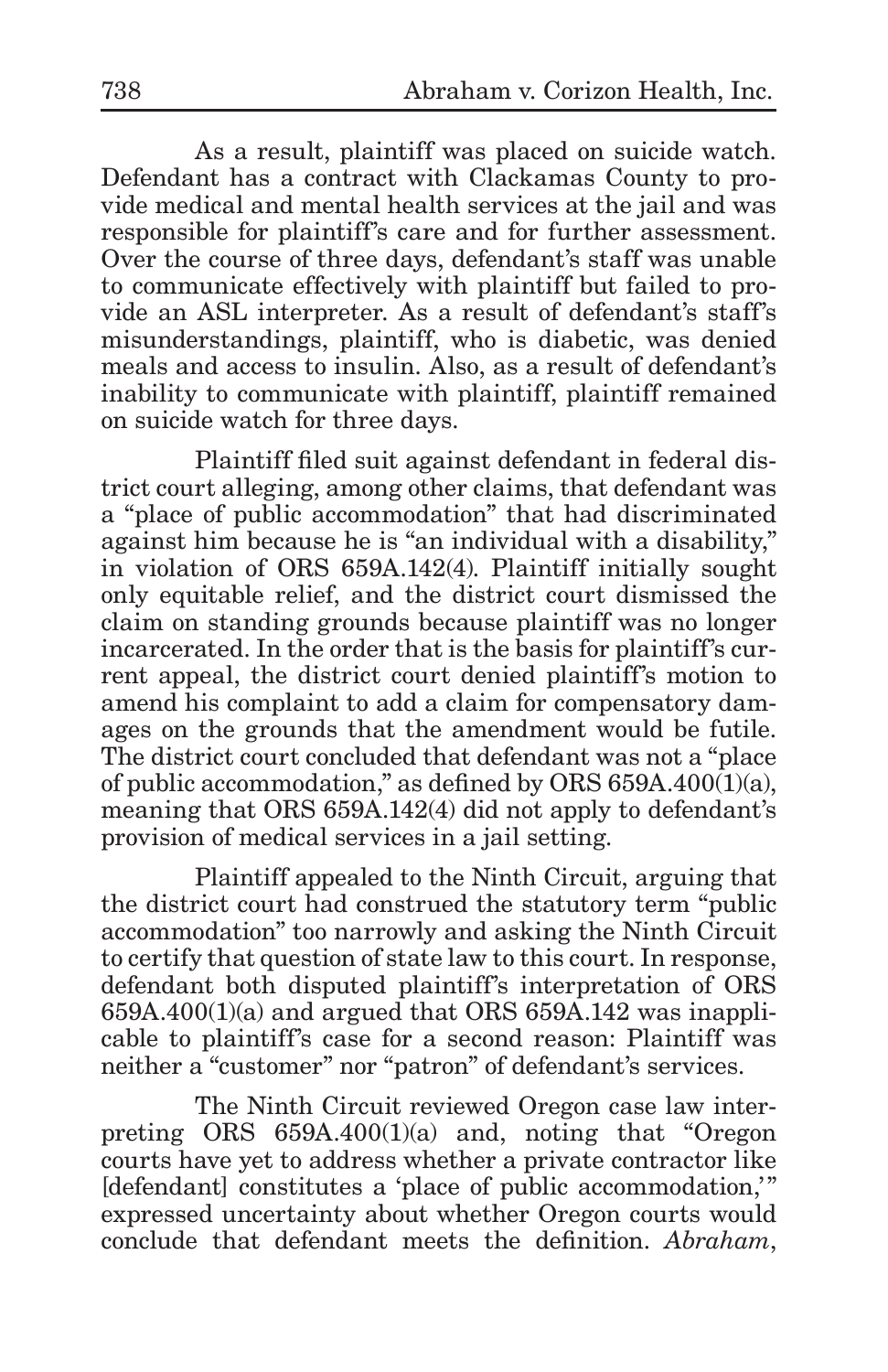985 F3d at 1202. The Ninth Circuit likewise noted that no Oregon case addresses whether ORS "659A.142(4)'s use of the terms 'customer or patron' excludes plaintiffs like" plaintiff. *Id.* Rather than decide those questions of state law itself, the Ninth Circuit certified the following question to this court:

"Is a private contractor providing healthcare services at a county jail a 'place of public accommodation' within the meaning of Oregon Revised Statutes § 659A.400 and subject to liability under § 659A.142?"

*Abraham*, 985 F3d at 1199. We accepted the certified question.

### ANALYSIS

We understand the certified question to present several distinct, though related, issues of statutory construction. The first question is whether plaintiff was a "customer" or "patron" of defendant's services. Defendant has not renewed that argument in its briefing before this court; nevertheless, we understand the Ninth Circuit's certification order to encompass that question, which must be resolved in plaintiff's favor for defendant to be "subject to liability under [ORS] 659A.142." The second question for our consideration, assuming that we decide the first question in plaintiff's favor, is whether defendant qualifies as a "place of public accommodation," as that term is defined in ORS 659A.400. Resolving that dispute, however, itself involves two distinct questions: whether defendant meets the general definition of a public accommodation contained in ORS 659A.400 (1)(a) and, if so, whether defendant falls into an exclusion from that definition for "local correction facilities]," contained in ORS  $659A.400(2)(d)$ . To answer each of those questions, we employ our ordinary approach to statutory construction, considering text and context together with any legislative history that we might find helpful. *State v. Gaines*, 346 Or 160, 171-72, 206 P3d 1042 (2009).

We begin by addressing whether plaintiff qualifies as a "customer or patron" of defendant's services. That question is made relevant by the wording of ORS 659A.142(4), the statutory basis of plaintiff's claim against defendant: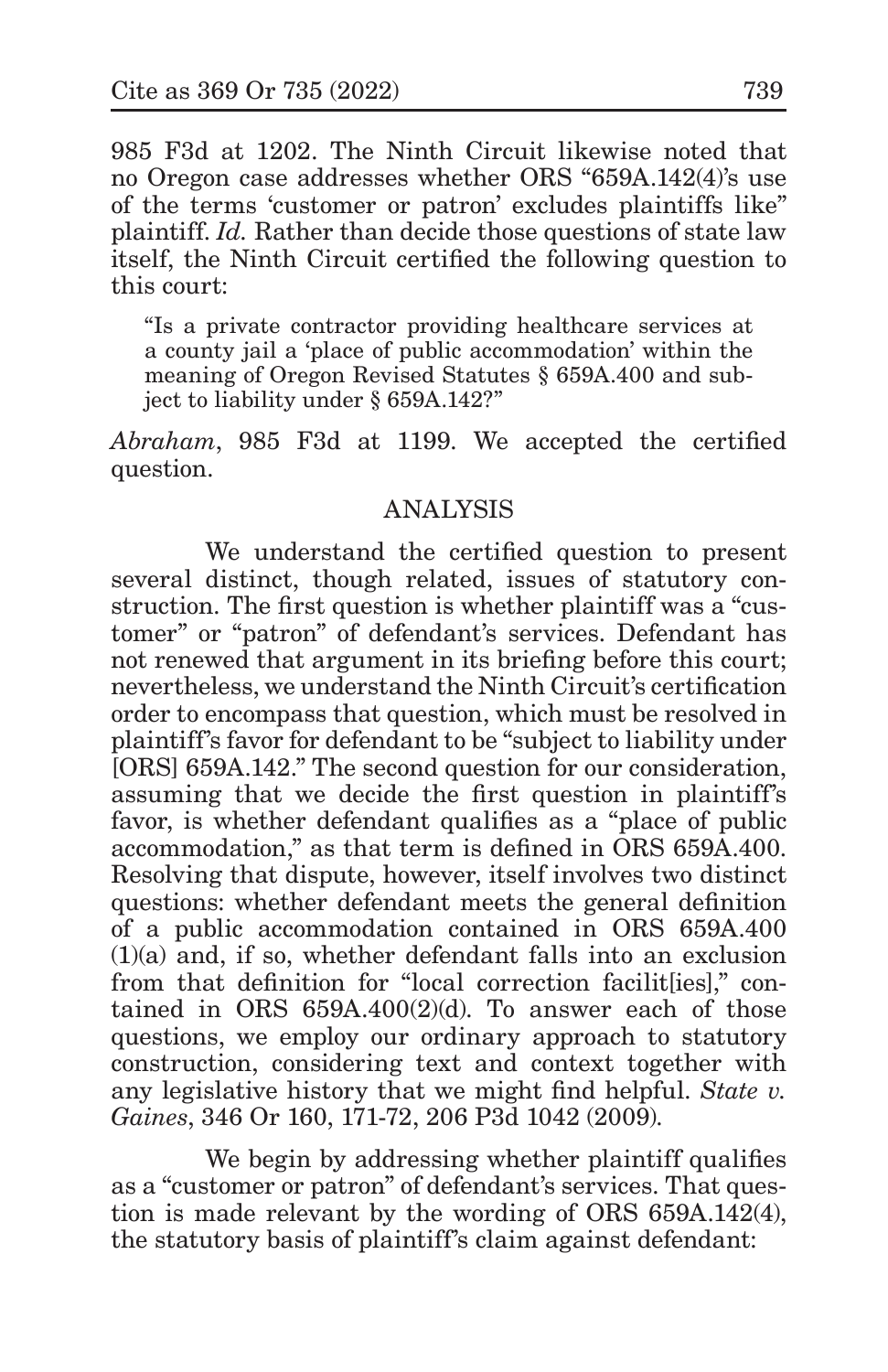"It is an unlawful practice for any place of public accommodation, resort or amusement as defined in ORS 659A.400, or any person acting on behalf of such place, to make any distinction, discrimination or restriction because a customer or patron is an individual with a disability."

ORS 659A.142(4). To state a claim under ORS 659A.142(4), plaintiff must therefore show that he was a "customer or patron" who was subjected to "any distinction, discrimination or restriction" by defendant or its agents because he "is an individual with a disability."

Before the Ninth Circuit, defendant argued that "an involuntarily detained inmate in a jail is not a 'customer' or 'patron' of jail services in the ordinary sense of purchasing or seeking out those medical services." Defendant relied on *Fenimore v. Blachly-Lane County C.E.A.*, 297 Or App 47, 59, 441 P3d 699 (2019), where the Court of Appeals held that a plaintiff who could neither actually nor potentially use the defendant's services did not qualify as a patron or customer.<sup>1</sup>

Responding to that argument, plaintiff argues that all that is required for a plaintiff to be a "patron or customer" is that the plaintiff use the defendant's services. He argues that the ordinary meaning of those terms does not restrict the coverage of ORS 659A.142(4) to individuals with disabilities who personally pay for the services that they use.

Before turning to the text, we first clarify the precise question before us. We do not need to decide, in this case, whether plaintiff would qualify as a customer or patron of the Clackamas County Jail. Defendant is not the jail; rather, it is a separate entity that provides a set of services to people in the jail's custody. Defendant's argument is that, because plaintiff has not alleged that he personally paid for those

<sup>&</sup>lt;sup>1</sup> *Fenimore* concerned a claim against a private electric cooperative by a plaintiff who did not and—because she lived outside of the service area of the cooperative—could not purchase energy or receive other services from the defendant. 297 Or App at 48-49. The basis of the plaintiff's claim was that a meeting that she attempted to attend as a guest was not wheelchair accessible. *Id*. The Court of Appeals held that, because the "plaintiff was not capable of patronizing or purchasing services from the cooperative," she was not a patron or customer. *Id.* at 59-60. The rationale behind the decision in *Fenimore* is not implicated here, because plaintiff could and did use defendant's services.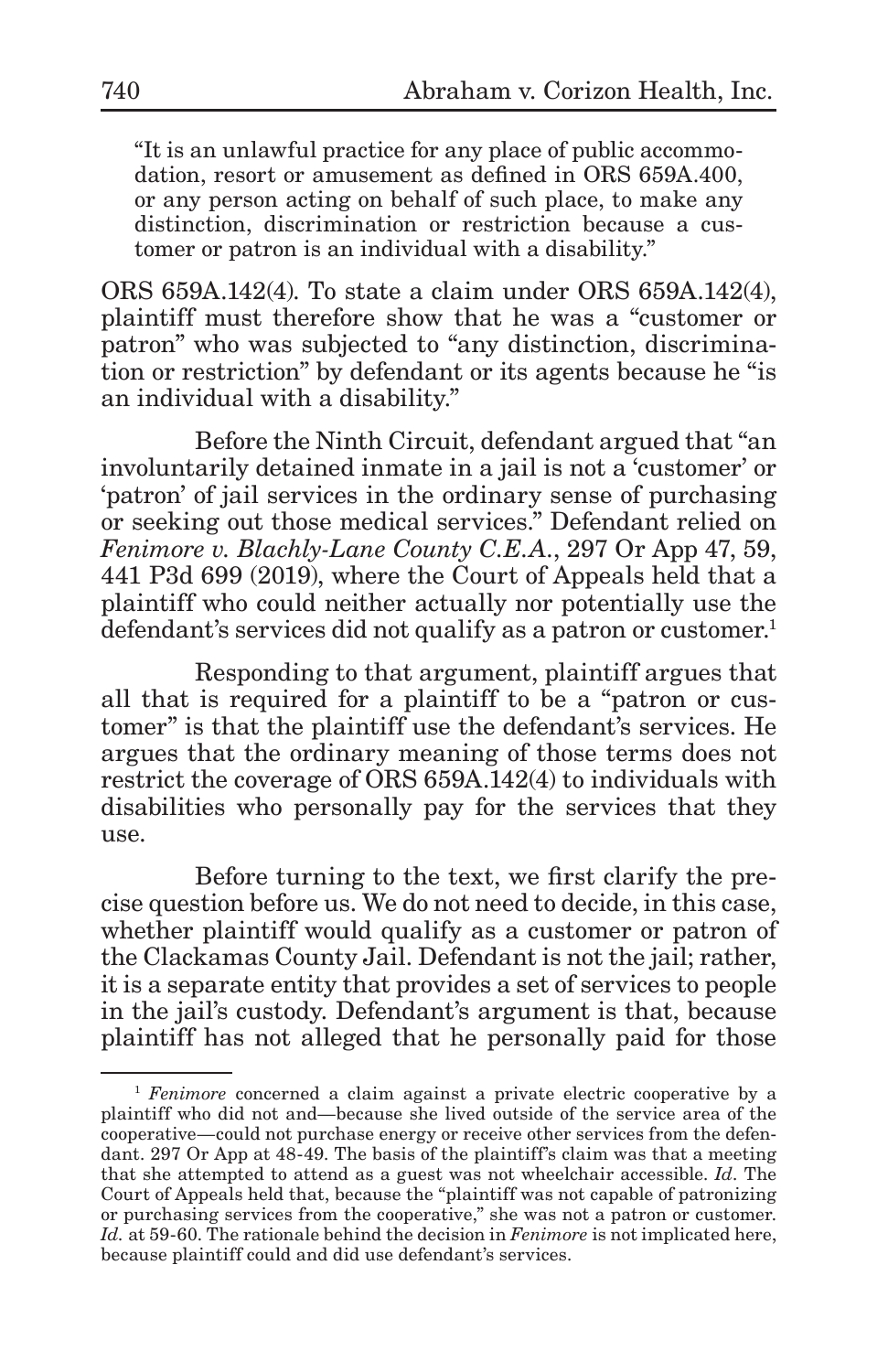services, or because he had no choice but to receive defendant's services, he does not qualify as a "patron" or "customer" within the ordinary meaning of those terms.

Unlike "place of public accommodation," neither "customer" nor "patron" is a statutorily defined term in the context of ORS 659A.142.<sup>2</sup> As a result, we begin our inquiry into their ordinary meanings by looking to the pertinent dictionary definitions. "Customer," as relevant here, is defined as

"**a :** one that purchases some commodity or service <she had never seen that ~ before>; *esp* : one that purchases systematically or frequently \*\*\* **b** : one that patronizes or uses the services (as of a library, restaurant, or theater) **:** client[.]"

*Webster's Third New Int'l Dictionary* 559 (unabridged ed 2002). "Patron," in its relevant sense, is defined as

"a steady or regular client: as **a :** an habitual customer of a merchant **b :** a regular client of a physician **c :** a parent or guardian of a child in a private school **d :** one who uses the services of a library and esp. of a public library[.]"

*Id.* at 1656.

Those dictionary definitions provide little support for defendant's argument that plaintiff does not meet the requirements of the statute. Although one subsense of "customer" does refer to the *purchase* of a service, the coordinate subsense suggests that simply using a service may be enough to be considered a customer. And although the term "patron" may connote regularity, it is not defined to exclude the use of services that are free or for which there may be no ready alternative. Defendant's argument rests only on what defendant perceives to be the "ordinary sense" of those words and points to nothing in the context or legislative

<sup>&</sup>lt;sup>2</sup> The term "customer" is defined by ORS 659A.411(1) as "an individual who is lawfully on the premises of a place of public accommodation." However, that definition expressly applies only to ORS 659A.411 to 659A.415, not to ORS 659A.142. In addition, that definition was enacted well after ORS 659A.142, and we do not believe that it sheds light on what an earlier legislature meant by the word "customer" in a different part of chapter 659A. *See* Or Laws 2009, ch 415, § 1 (creating ORS 659A.411); Or Laws 1973, ch 660, § 7 (enacting what is now ORS 659A.142, including the terms "customer" and "patron").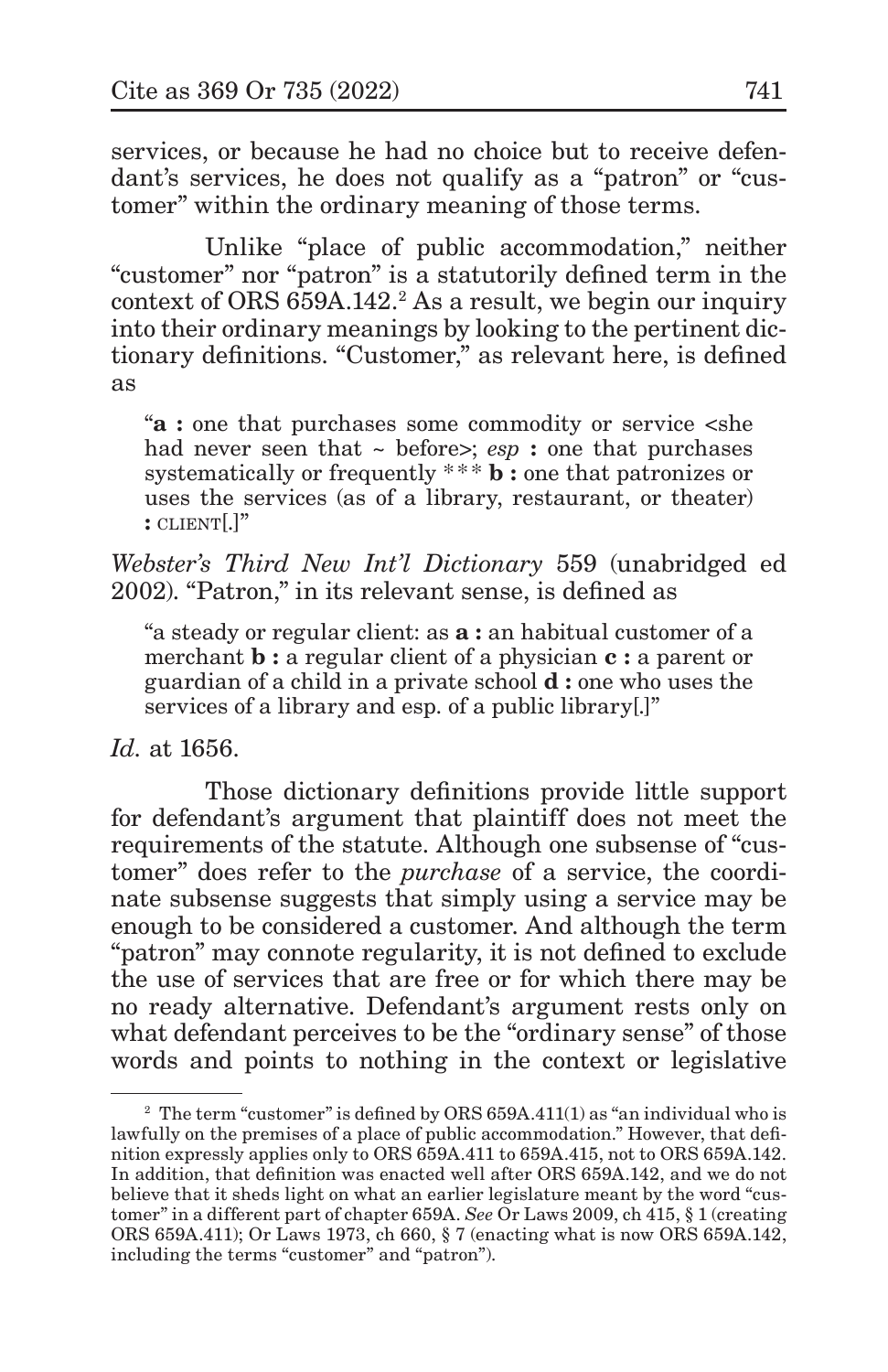history of ORS 659A.142(4) that would suggest that the legislature intended to deny protection from discrimination to a person who had no choice but to use a particular service or to a person who uses services paid for by someone else. Because plaintiff falls within the ordinary meaning of the word "customer," we reject defendant's argument.

We now turn to whether defendant qualifies as a place of public accommodation. As noted above, for defendant to be liable under ORS 659A.142(4), it must be a "place of public accommodation, resort or amusement as defined in ORS 659A.400" or a "person acting on behalf of such [a] place." ORS 659A.400 defines a place of public accommodation, for purposes of both ORS 659A.142(4) and ORS 659A.403, which prohibits discrimination in such places on the basis of "race, color, religion, sex, sexual orientation, gender identity, national origin, marital status or age." In full, ORS 659A.400 provides:

"(1) A place of public accommodation, subject to the exclusions in subsection (2) of this section, means:

"(a) Any place or service offering to the public accommodations, advantages, facilities or privileges whether in the nature of goods, services, lodgings, amusements, transportation or otherwise.

"(b) Any place that is open to the public and owned or maintained by a public body, as defined in ORS 174.109, regardless of whether the place is commercial in nature.

"(c) Any service to the public that is provided by a public body, as defined in ORS 174.109, regardless of whether the service is commercial in nature.

"(2) A place of public accommodation does not include:

"(a) A Department of Corrections institution as defined in ORS  $421.005$ .

"(b) A state hospital as defined in ORS 162.135.

"(c) A youth correction facility as defined in ORS 420.005.

"(d) A local correction facility or lockup as defined in ORS 169.005.

"(e) An institution, bona fide club or place of accommodation that is in its nature distinctly private."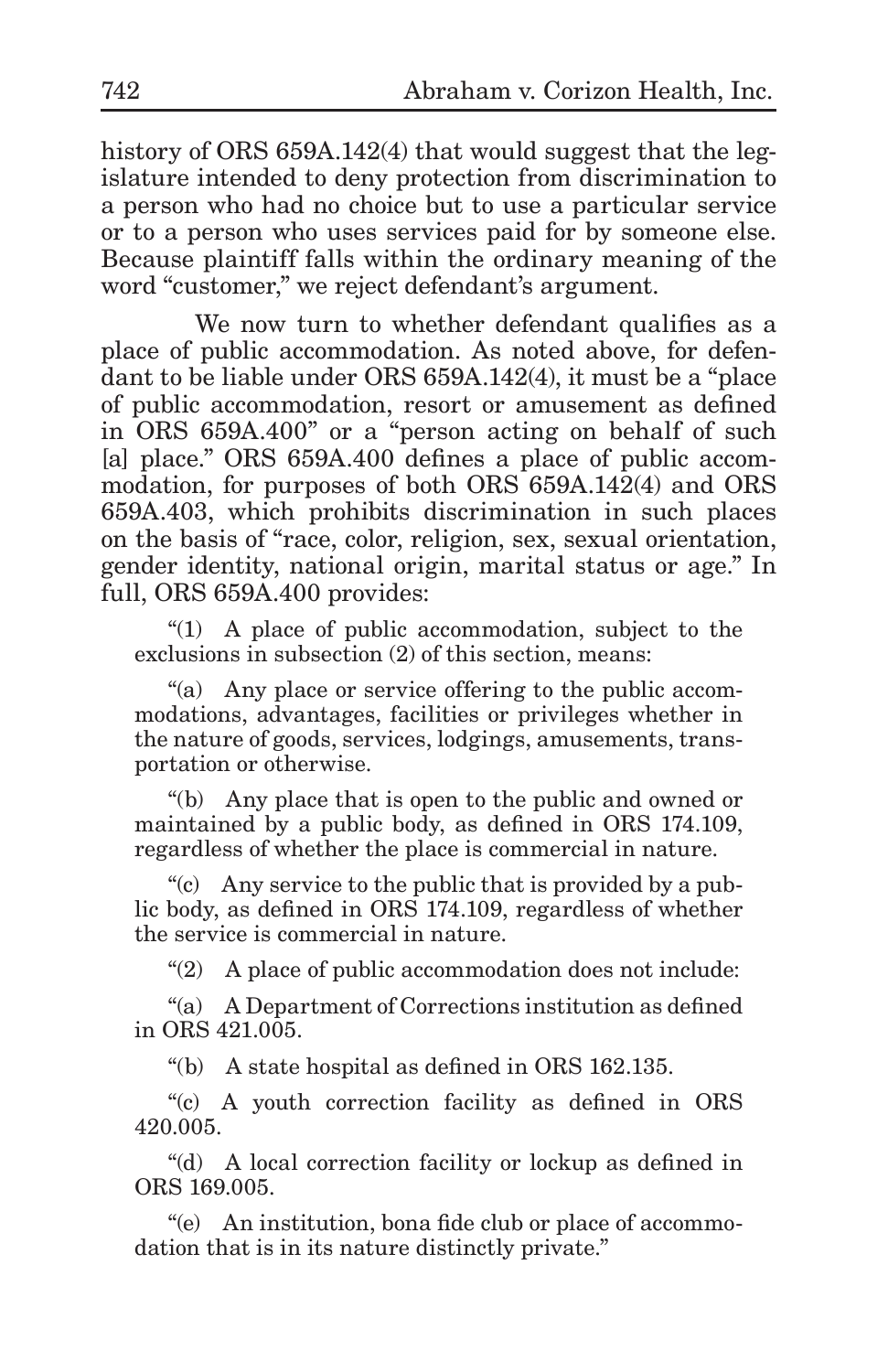As noted above, to resolve whether an entity is a place of public accommodation, we must first consider whether it meets any of the definitions contained in ORS 659A.400(1) and then whether it qualifies for any of the exceptions in ORS 659A.400(2). Although those questions are not unrelated—because each of the provisions of ORS 659A.400 may be relevant context for interpreting the others—they are nevertheless distinct and require separate analyses.

We begin with whether defendant qualifies as a place of public accommodation under ORS 659A.400(1). Plaintiff does not argue that defendant falls under the definitions found in ORS 659A.400(1)(b) and (c), which apply to public bodies, so the proper focus of our initial inquiry is ORS  $659A.400(1)(a)$ . Under that provision, there is no dispute that defendant's medical services fall within the expansive ambit of the phrase "advantages, facilities or privileges whether in the nature of goods, services, lodgings, amusements, transportation or otherwise." ORS 659A.400(1)(a). Rather, the question is whether defendant offers those services "to the public."

Defendant argues that it does not, contending that the general test should be whether "the place or service generally is accessible or available to the general public on an indiscriminate or unscreened basis." Defendant therefore argues that it is not a place of public accommodation because "jail services for prisoners are not held out as open or offered to the general public, or any subset of the general public, in any way."

We do not see the answer as quite that straightforward. In part, defendant's argument turns on a contention that people incarcerated in a jail are not part of the "public" at all, for purposes of ORS 659A.400. Or, as defendant puts it, that "[p]risoners also are segregated from the general public, rather than a subset of the general public." We cannot agree with that premise. Under Oregon law, even a person who has been convicted of a felony,

"[e]xcept as otherwise provided by law, \*\*\* does not suffer civil death or disability, or sustain loss of civil rights or forfeiture of estate or property, but retains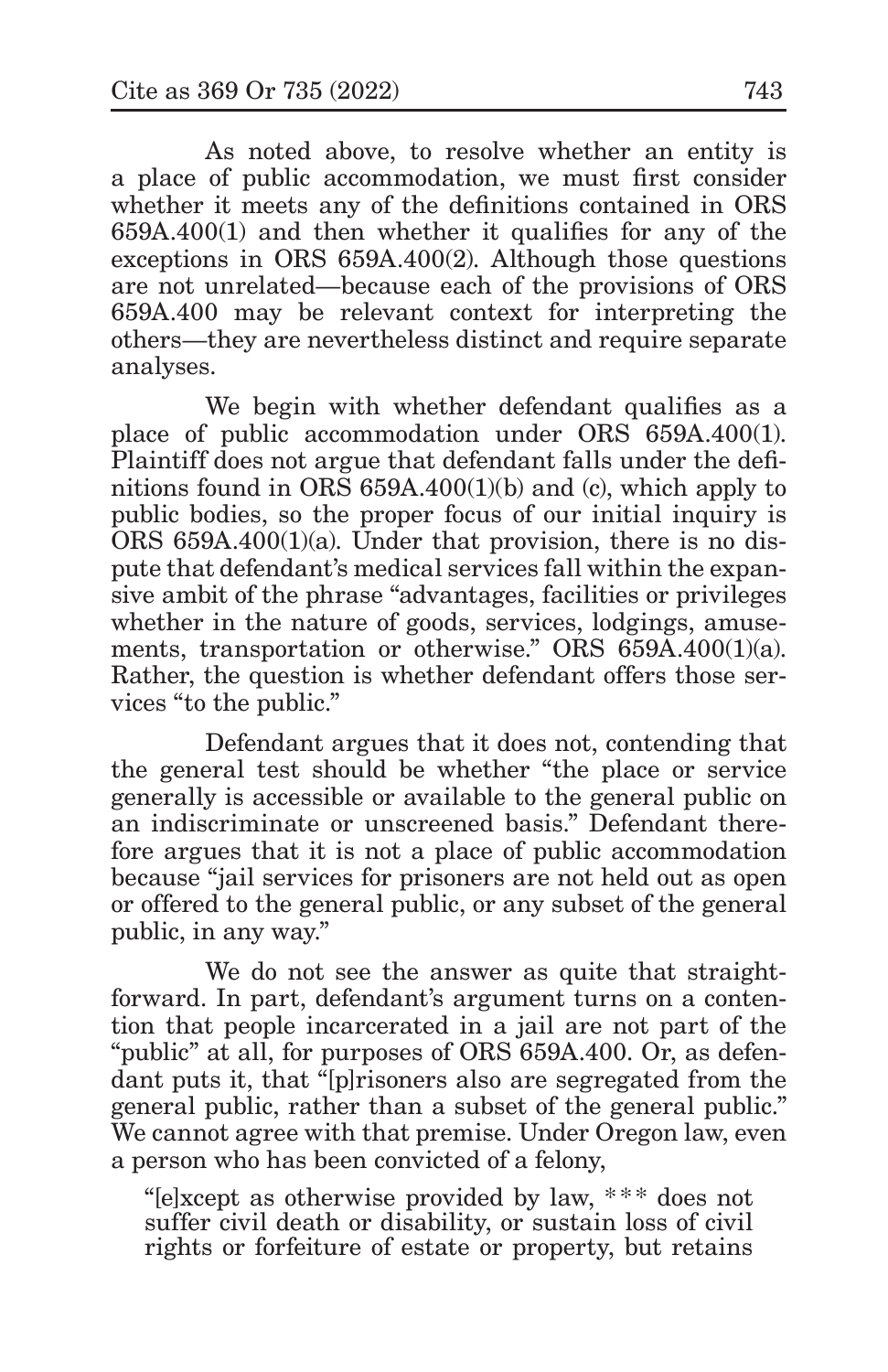all of the rights of the person, political, civil and otherwise, including, but not limited to, the right \*\*\* to maintain and defend civil actions, suits or proceedings."

ORS 137.275. And jails frequently house individuals who, like plaintiff, have not been convicted of any crime. Because the people imprisoned in the Clackamas County Jail have not lost their rights under Oregon's antidiscrimination laws, it would make little sense to discount them from our understanding of the term "public" as that word is used in ORS 659A.400(1)(a).

Instead, we understand the primary dispute between plaintiff and defendant to come down to how broadly a service needs to be offered before it can be said to be offered "to the public," as that term is used in ORS  $659A.400(1)(a)$ . Plaintiff takes the position that a service offered only to a subset of the public qualifies as being offered "to the public," whereas defendant contends that the service must be offered to the "general public on an indiscriminate or unscreened basis."

Defendant's argument is not without some textual support. The word "public" is defined, in the senses that seem most relevant here, as

"**2 a :** an organized body of people **:** community, nation \*\*\* **b** : the people as a whole **:** POPULACE, MASSES \*\*\* **3 :** a group of people distinguished by common interests or characteristics[.]"

*Webster's* at 1836. As can be seen, the word "public" can readily be used to refer to the entire populace, such that offering services "to the public" could mean, as defendant contends, services offered to everyone on an "indiscriminate or unscreened basis." But the word "public" does not always take on a scope that expansive. As the above definitions show, the word "public" can also refer more narrowly to a particular community or to a smaller group. The same dichotomy is present in *Black's Law Dictionary*'s definition of the term at the time that "to the public" was added to what is now ORS 659A.400. The word "public" may mean, "[i]n one sense, everybody," but, "[i]n another sense[,] the word does not mean all the people, nor most of the people, nor very many of the people of a place, but so many of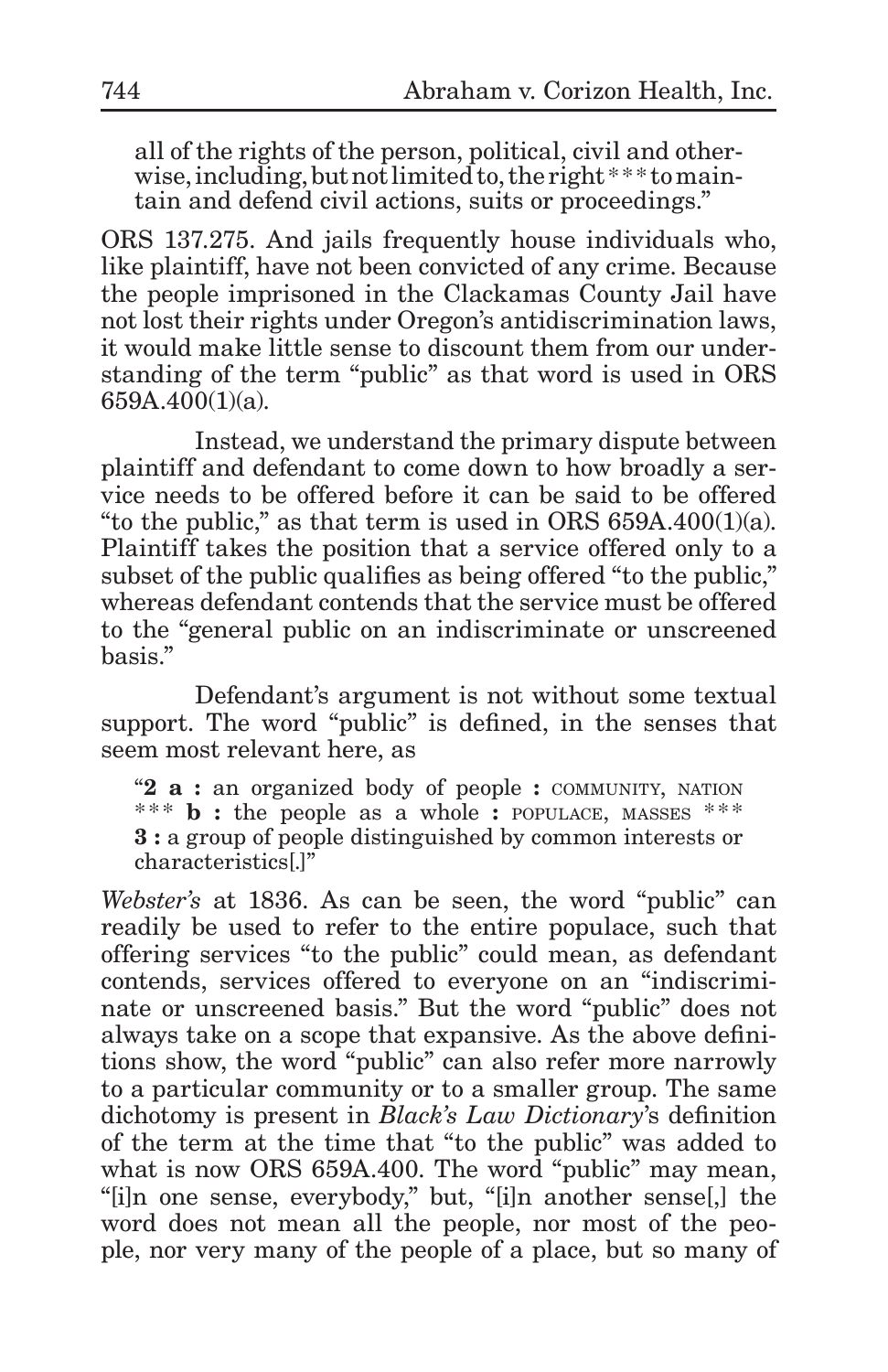them as contradistinguishes them from a few." *Black's Law Dictionary* 1393 (4th ed 1951). As a result, the use of the word "public" alone does not tell us how broadly defendant's services must be offered for it to qualify as a place of public accommodation.

At minimum, it is clear from context that, whatever the meaning of "to the public," a service provider cannot escape the reach of ORS  $659A.400(1)(a)$  simply by restricting its coverage on a basis prohibited by ORS 659A.403<sup>3</sup> or ORS 659A.142(4)—a restaurant cannot argue that it does not provide services to the public because it hangs a "whites only" sign in the window. To hold otherwise would essentially nullify ORS 659A.403. But defendant does not dispute that point, and, on its own, it offers little guidance as to the kinds of restrictions in clientele, beyond those restrictions prohibited by Oregon law, that are compatible with a service nonetheless being considered a place of public accommodation.

One contextual cue favors reading ORS 659A.400 (1)(a) to encompass businesses that offer goods or services on a somewhat restricted basis. Since the enactment of what is now ORS 659A.400(1)(a) in 1961, it has been paired with an exception now found in ORS 659A.400(2)(e)<sup>4</sup> for "[a]n institution, bona fide club or place of accommodation that is in its nature distinctly private." Defendant's understanding of ORS 659A.400(1)(a) would not only render ORS 659A.400 (2)(e) superfluous but would leave a massive gulf between the coverage of ORS 659A.400(1)(a) and the exclusion. Because any meaningful qualification on who can access a service would, on defendant's view, exclude it from the definition of a public accommodation, the question whether a place of public accommodation was "in its nature distinctly private" would not come close to mattering.

We have addressed ORS 659A.400 once before, in *Schwenk v. Boy Scouts of America*, 275 Or 327, 551 P2d 465

<sup>3</sup> ORS 659A.403(1) prohibits discrimination in places of public accommodation "on account of race, color, religion, sex, sexual orientation, gender identity, national origin, marital status or age if the individual is of age, as described in this section, or older."

<sup>4</sup> As we discuss below, the other exceptions in ORS 659A.400(2) were added in a 2013 bill that did not amend ORS 659A.400(1)(a), so they are therefore less helpful to understanding what that provision means. Or Laws 2013, ch 429, § 1.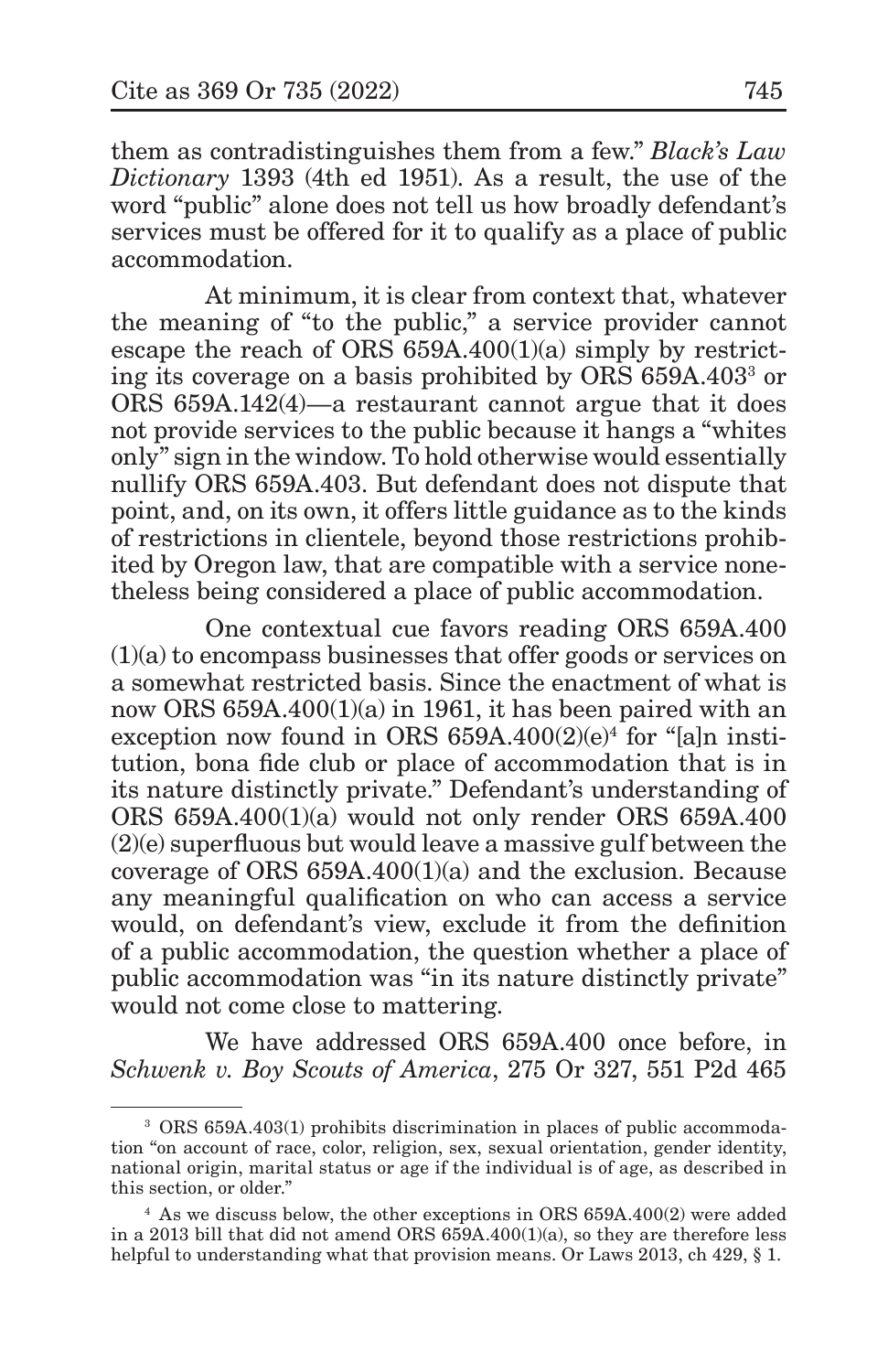(1976). In that case, we confronted a suit against the Boy Scouts of America brought by a young girl who had been rejected from membership as a cub scout. *Id.* at 329. In that case, we reviewed the legislative history of *former* ORS 30.675 (1975), *renumbered as* ORS 659A.400 (2001), to discern whether the Boy Scouts qualified as a place of public accommodation. *Id.* at 331-34. We concluded that the legislative history made clear that the "primary concern and purpose of the Oregon legislature \* \*\* was to prohibit discrimination by *business or commercial enterprises* which offer goods or services to the public," such that the definition of a place of public accommodation should not be understood to extend to a noncommercial organization like the Boy Scouts. *Id.* at 334 (emphasis in original). We located that limitation in the phrase "place or service," having concluded that those were "general terms and the intended meaning of such words in any given context may depend upon the intent with which such words were used." *Id.* at 331. That specific holding is of little relevance here, however, because defendant is a commercial entity, and it does not dispute that it provides services.<sup>5</sup> However, it is notable that we did not decide the case on the grounds that the Boy Scouts did not offer services to the public, even though the services that it was alleged to provide, "scouting services and programs," were restricted not only by sex but also by age. *Id.* at 329. Indeed, we acknowledged that, notwithstanding its noncommercial nature, the Boy Scouts might not qualify as a "bona fide club or place of accommodation which is in its nature distinctly private." *Id.* at 335.

As in *Schwenk*, we resolve the textual ambiguity before us by turning to the legislative history of ORS

<sup>&</sup>lt;sup>5</sup> The dissent argues that the legislature would not have wanted Oregon's antidiscrimination laws to "apply in the context of jails and prisons" because jails and prisons are not business or commercial enterprises. 369 Or at 760-61 (Garrett, J., dissenting). But defendant *is* a commercial enterprise, and it does not escape that status by contracting with an organization or government body that is not commercial in nature. Along the same lines, we fail to understand the dissent's claim that jails "exist to *separate* their populations from the ordinary commercial life to which public accommodations laws have always been addressed." *Id.* (emphasis in original). Of course, if those in the custody of the Clackamas County Jail were completely isolated from service-providing commercial entities, they would neither receive nor require the protections conferred by ORS 659A.400(1)(a). It is precisely because commercial enterprises like defendant *are* present in the Clackamas County Jail that ORS 659A.400(1)(a) is implicated here.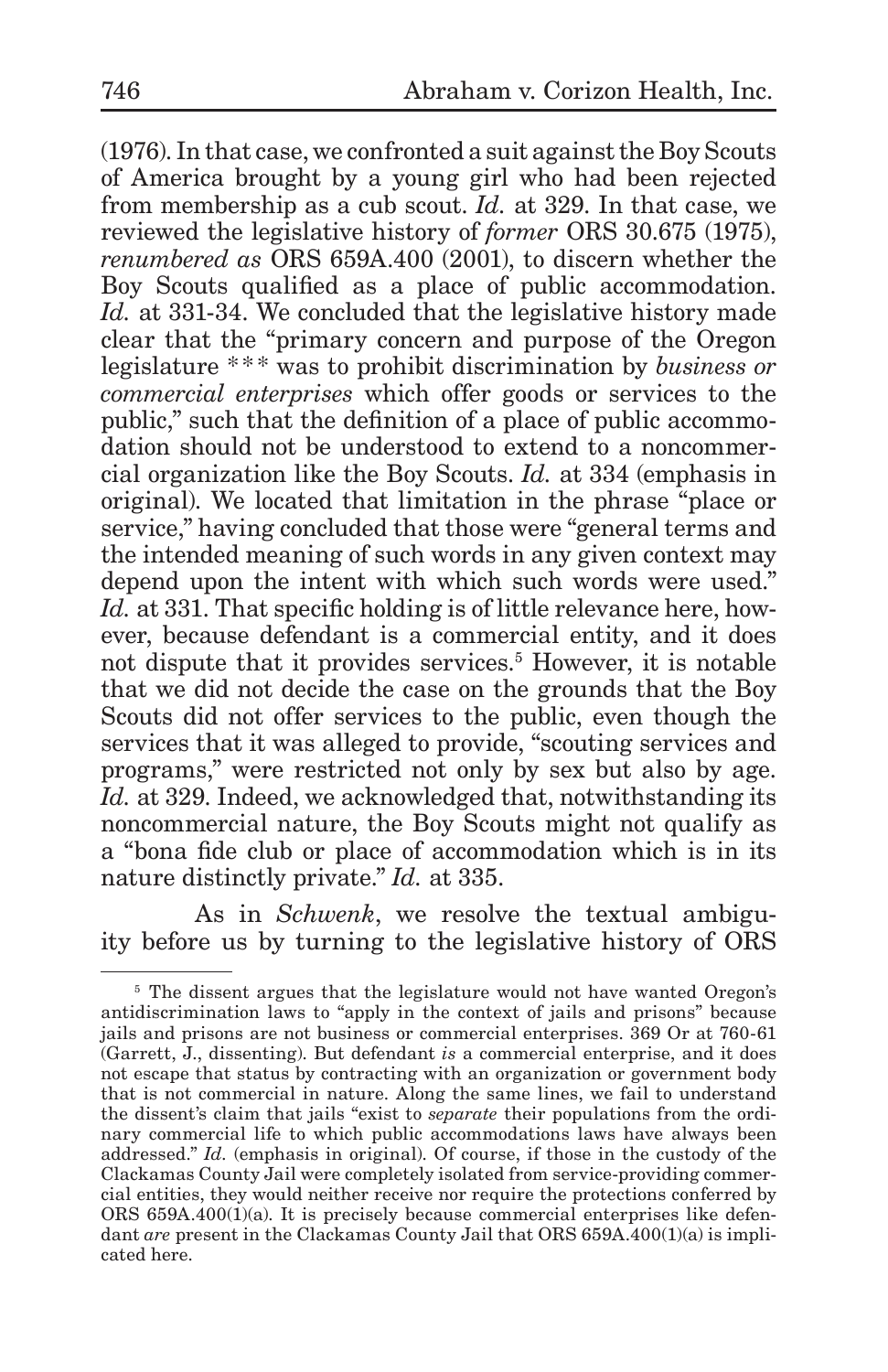659A.400. What is now ORS 659A.400 originated in 1953 as part of a bill forbidding discrimination in any "place of public accommodation, resort, or amusement \* \* \* on account of race, religion, color, or national origin." Or Laws 1953, ch 495, § 1; *see also Schwenk*, 275 Or at 331-32 (discussing that history). As first enacted, a "place of public accommodation, resort, or amusement" was defined to mean

"any hotel, motel or motor court, any place offering to the public food or drink for consumption on the premises, or any place offering to the public entertainment, recreation or amusement; provided that nothing contained in this Act shall be construed to include or apply to any institution, bona fide club or place of accommodation, resort or amusement, which is in its nature distinctly private."

Or Laws 1953, ch 495, § 2.

Subsequent amendments, however, substantially expanded that once-limited scope. First, in 1957, the legislature added additional categories of places of public accommodation—trailer parks and campgrounds—reorganizing the statute in the process:

"(1) A place of public accommodation, resort or amusement, subject to the exclusion in subsection (2) of this section, means:

"(a) Any hotel, motel, motor court, trailer park or campground.

"(b) Any hotel offering to the public food or drink for consumption on the premises.

"(c) Any place offering to the public entertainment, recreation or amusement.

"(2) However, a place of public accommodation, resort or amusement does not include any institution, bona fide club or place of accommodation, resort or amusement, which is in its nature distinctly private."

Or Laws 1957, ch 724, § 1.

A more significant expansion occurred four years later, in 1961. Senate Bill (SB) 75 (1961) made two changes to that statutory wording. First, it amended *former* ORS 30.675(1)(b) (1955) to include hotels "offering to the public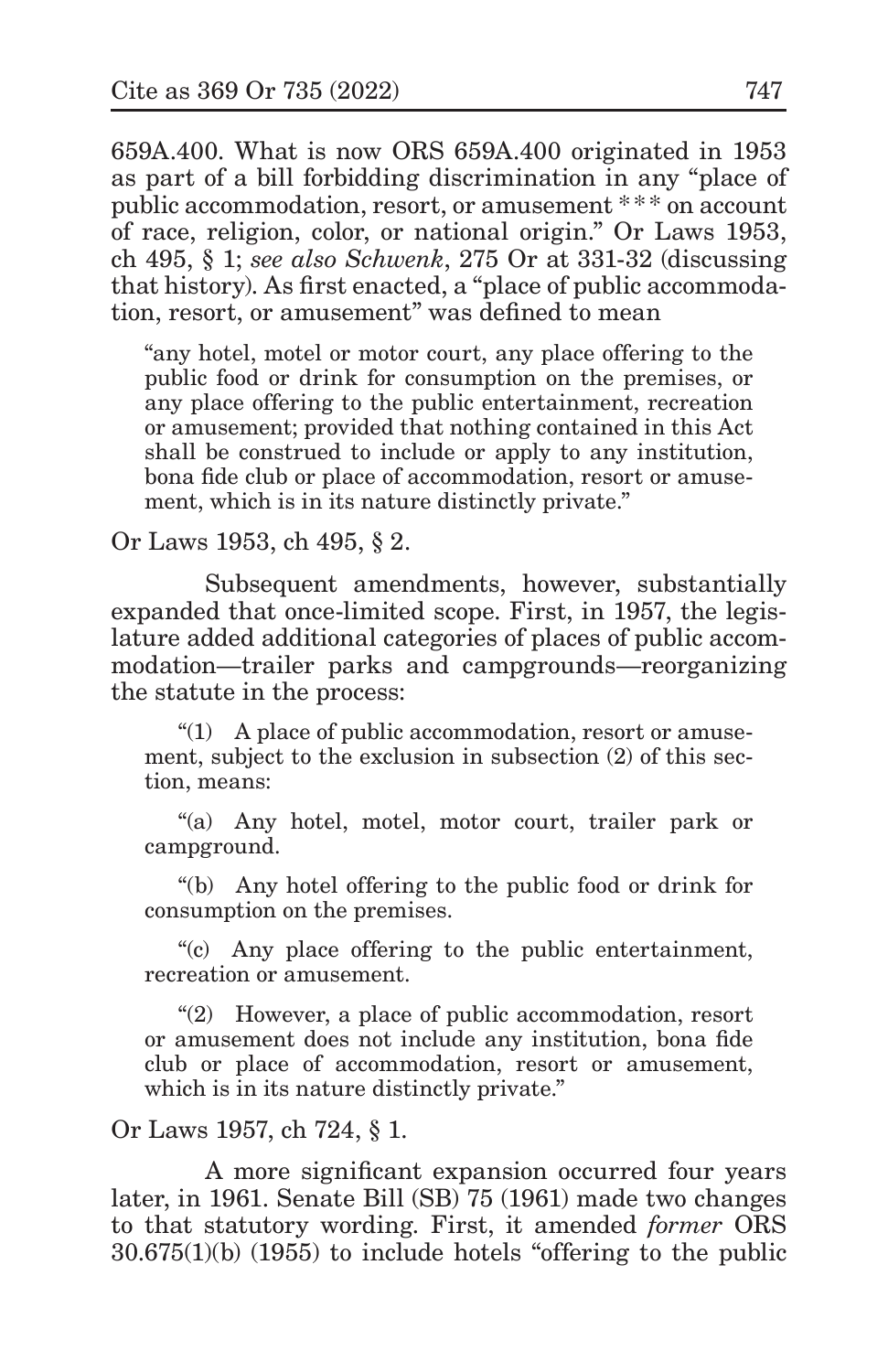food or drink for consumption on *or off* the premises." Or Laws 1961, ch 247, § 1 (emphasis added). Second, and more importantly, it added a catchall provision to the end of subsection (1), defining place of public accommodation, amusement, or resort to include "[a]ny place offering to the public goods or services." Or Laws 1961, ch 247, § 1.

The legislative history of SB 75 shows that that expansion was the result of concerns about racial discrimination in a variety of areas, including "health and beauty salons, barber shops and medical services." *Schwenk*, 275 Or at 333; *see also* Testimony, Senate Committee on State and Federal Affairs, SB 75, Feb 9, 1961, Ex 4 (statement of Joint Council for Social Welfare Legislation) ("This amendment to the Public Accommodations Law would cover such places as barber shops, beauty parlors, health studios, physicians and the like."). Although much of the testimony focused on specific types of services where discrimination was common, the legislature adopted a broader solution, extending Oregon's public accommodations laws to encompass all goods and services that were provided to the public.

Much of the debate over SB 75, including the examples of services that would be covered, cuts against defendant's contention that services offered to the public were limited to services that were offered on "an indiscriminate or unscreened basis." For example, a substantial amount of the testimony in support of the bill focused on discrimination by weight loss services and beauty salons that appeared to exclusively serve women but that discriminated within that clientele on the basis of race. *See* Cover Letter and Testimony, Senate Committee on State and Federal Affairs, SB 75, Feb 9, 1961, Ex 7 (statement of Harry C. Ward, President of the Portland Branch of the NAACP) ("Complaints have come particularly from women who sought slenderizing services from Marie Easterly \*\*\* and Slenderella (a nationally known chain). Some of our larger places do accept minorities for ladies hair styling but there are also firms that do not."); Testimony, Senate Committee on State and Federal Affairs, SB 75, Feb 9, 1961, Ex 2 (statement of E. Shelton Hill, Executive Director of the Urban League of Portland) (reporting racial discrimination by "Health Studies and Reducing Salons" that served women).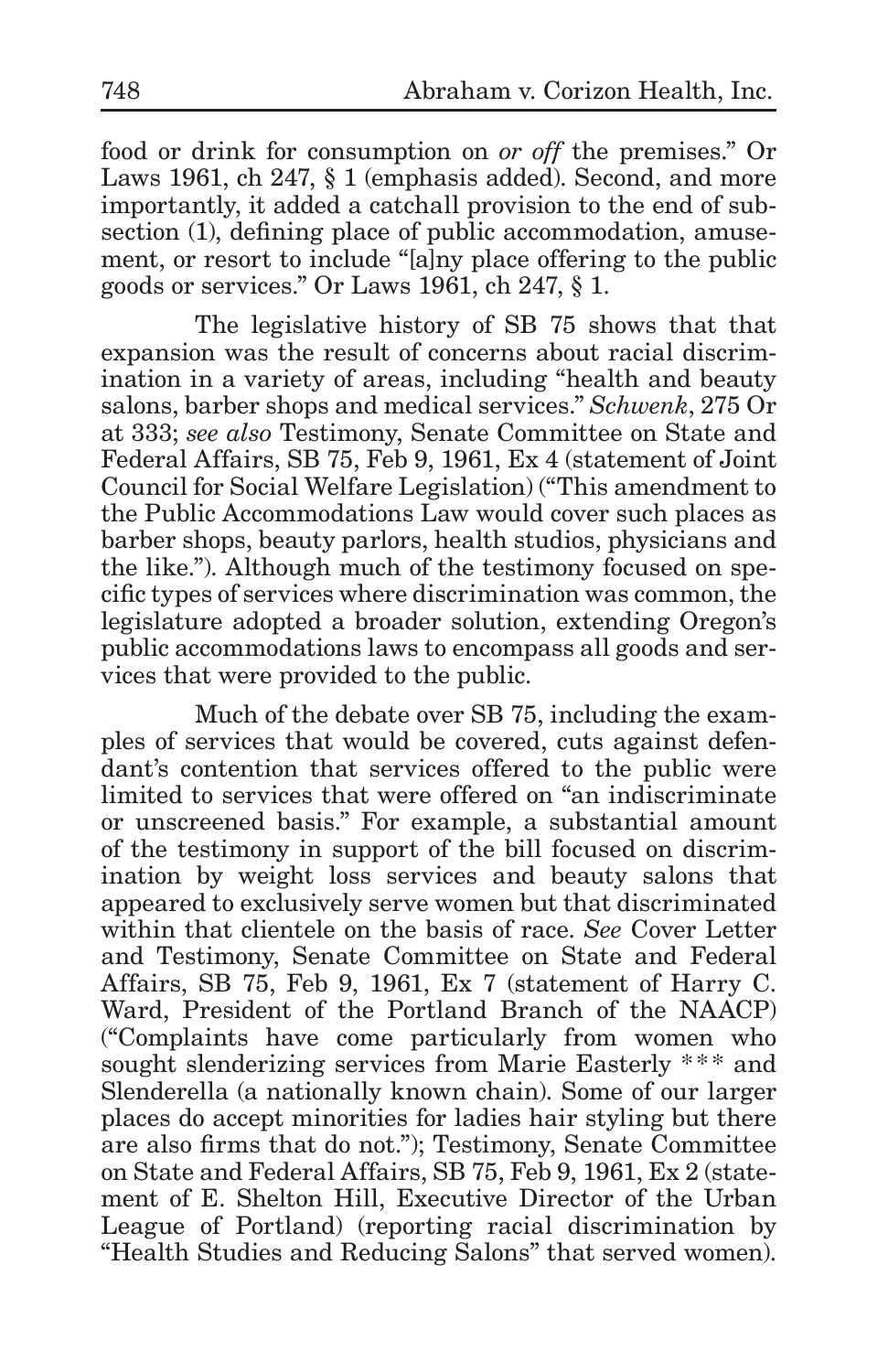There was no suggestion that, because those businesses did not serve the *entire* public—and would not do so even if they ceased discriminating on the basis of race—they would not be covered by the text of SB 75.

The legislature next amended the definition of place of public accommodation in 1973, as part of House Bill (HB) 2116 (1973), the bill that expanded Oregon's bar on discrimination in places of public accommodation to include discrimination on the basis of sex and marital status. Or Laws 1973, ch 714, §§ 2, 8. As a result of that amendment, *former* ORS 30.675 (1973) defined a place of public accommodation to mean, "subject to the exclusion in subsection (2)," "any place or service offering to the public accommodations, advantages, facilities or privileges whether in the nature of goods, services, lodgings, amusements or otherwise." *Former* ORS 30.675(1) (1973). Subsection (2), which was not meaningfully changed, continued to exclude "any institution, bona fide club or place of accommodation which is in its nature distinctly private." *Former* ORS 30.675(2) (1973). The 1973 amendment simplified the definition by expanding the catchall provision to include "accommodations, advantages, facilities or privileges whether in the nature of goods, services, lodgings, amusements or otherwise," rather than just services, and eliminating the listed places of public accommodation, which were now redundant (and which perhaps had been redundant since the addition of the catchall provision in 1961). As a result, there was now a single definition of a place of public accommodation accompanied by a single exclusion.

As was the case with SB 75 (1961), HB 2116 (1973) addressed discrimination broadly, but its advocates focused on particular areas in which discrimination was particularly prevalent or harmful. One of the areas where sex and marital status discrimination was particularly prevalent, and which HB 2116 was intended to address, was the availability of credit. Exhibit 7, House Committee on State and Federal Affairs, HB 2116, Mar 2, 1973 (statement of Neil Robblee) ("Almost one-third of the mortgage lenders in the Portland area require statements certifying the wife's sterility or her use of contraceptives before they will include her income in the loan. \*\*\* The reality behind this data is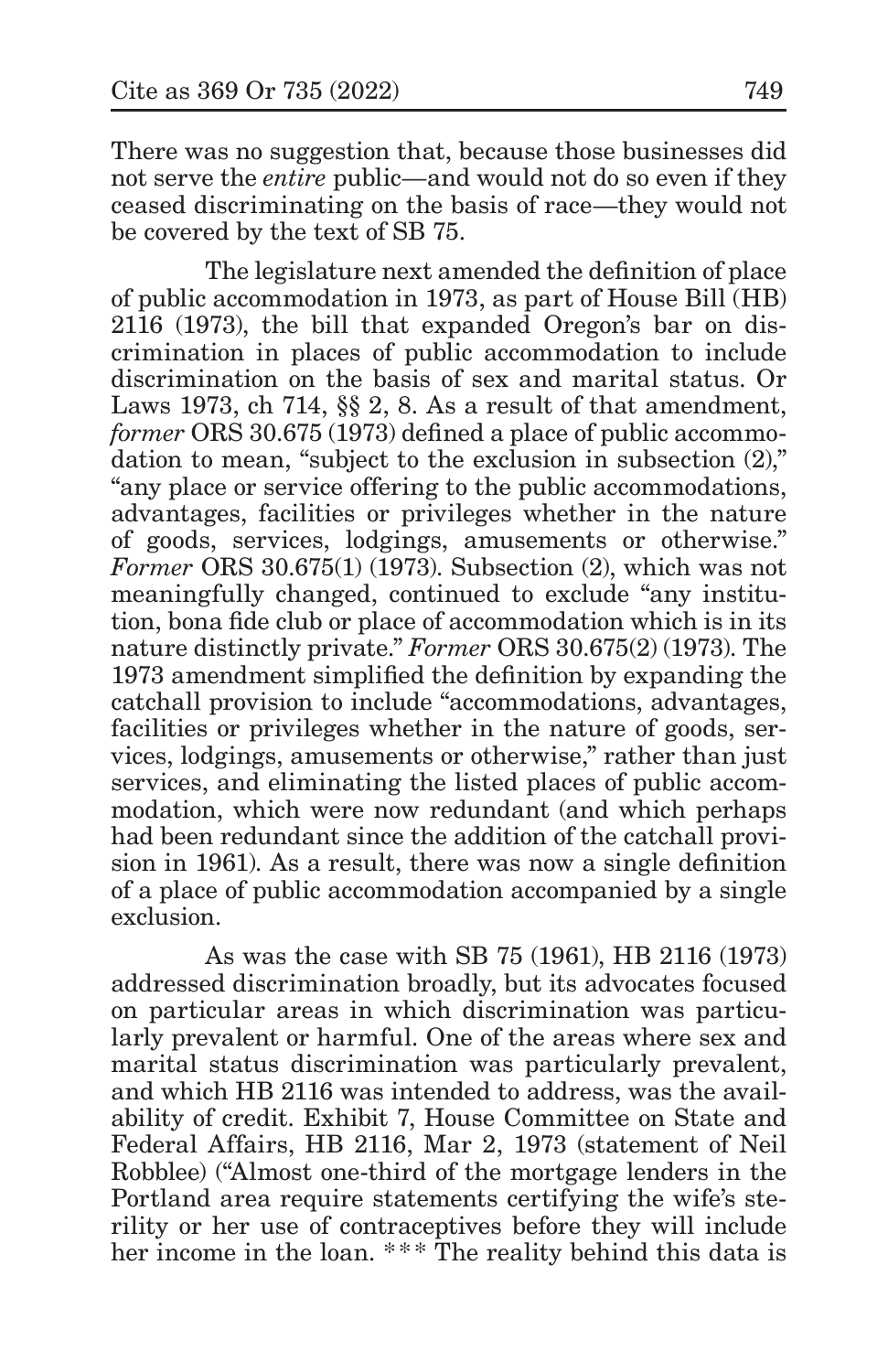that vast numbers of women in Oregon have been denied credit because of their sex."); Exhibit 1, House Committee on State and Federal Affairs, HB 2116, Mar 2, 1973 (statement of Eleanor M. Meyers) ("The Bureau of Labor has heard from citizens about experiences indicating discrimination because of one's sex exists in some restaurant facilities, some hotel and motel rental practices, some practices in the sale of business services, and a large number of experiences relating to the granting of credit services."). In passing HB 2116, the legislature understood that the definition of place of public accommodation was an expansive one and that it would cover credit-related services, as well as many other businesses:

"With the exception of governmental services and those of distinctly private institutions, the terms of the statutes on discrimination in public accommodations are quite comprehensive. The language used in guaranteeing 'full and equal accommodations, advantages, facilities and privileges without distinction or restriction' and including in the definition of a public accommodation 'any place offering to the public goods and services' would include literally all phases of any business soliciting public patronage, including the service of granting the use of credit, and financing and loan services which is one of the most widespread areas of discrimination based on sex."

Exhibit 1, House Committee on State and Federal Affairs, HB 2116, Mar 2, 1973 (statement of Eleanor M. Meyers); *see also Schwenk*, 275 Or at 334 (discussing the purpose of HB 2116).

That legislative history again contradicts defendant's contention that a service must be offered on "an indiscriminate or unscreened basis" to qualify as a place of public accommodation. The credit and loan services that the legislature clearly intended to cover necessarily would frequently involve some degree, and possibly a great degree, of screening and selectivity, but the legislature did not understand that to keep them from being places of public accommodation.

ORS 659A.400 was amended most recently in 2013. One of the amendments added the word "transportation" to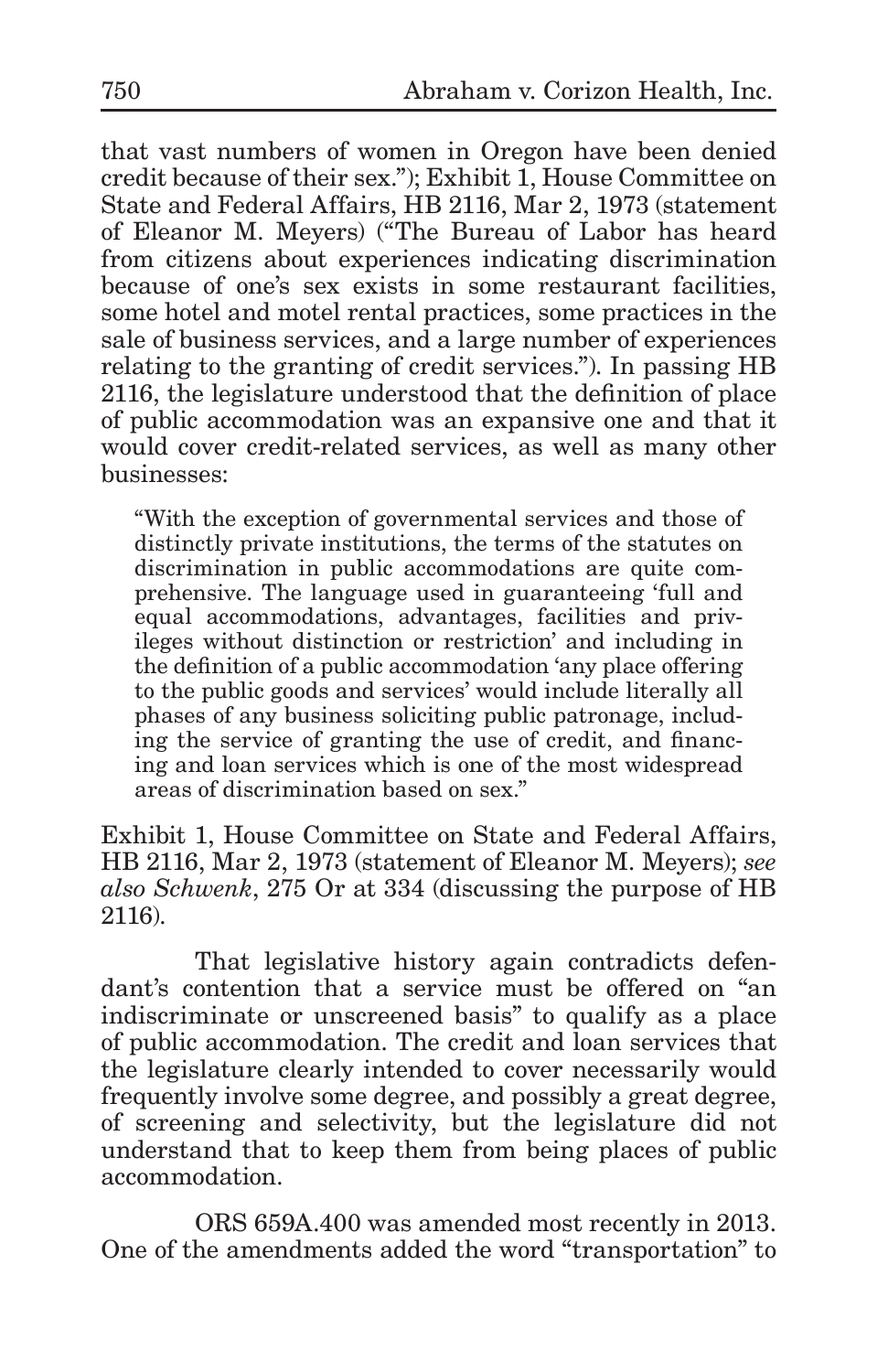the list of "accommodations, advantages, facilities or privileges" covered by the definition. Or Laws 2013, ch 530, § 4. The other, more substantial, change added two additional categories of public accommodations:

"(b) Any place that is open to the public and owned or maintained by a public body, as defined in ORS 174.109, regardless of whether the place is commercial in nature.

"(c) Any service to the public that is provided by a public body, as defined in ORS 174.109, regardless of whether the service is commercial in nature."

Or Laws 2013, ch 429, § 1. That amendment also added four new categories of exclusions, including the exclusion for local correction facilities. Or Laws 2013, ch 429, § 1. However, that bill did not amend ORS 659A.400(1)(a), the definition at issue here, so—although we address it below, in the process of interpreting ORS 659A.400(2)(d)—it is of limited relevance to the specific question before us.

The legislative history therefore shows us that adopting defendant's rule—that, to be offered to the public, a service must be offered on an "indiscriminate or unscreened basis"—would exclude classes of services that the legislature clearly intended to cover as places of public accommodation. That provides a strong indication that the fact that a service is limited to a subset of the public is, at least under some circumstances, compatible with that service being offered to the public within the meaning of ORS  $659A.400(1)(a)$ . However, that fact alone does not resolve how broadly that principle extends or help us discern when a service is offered too restrictively to count as being provided "to the public."

The legislative history also highlights that, at the point at which the current phrasing of ORS 659A.400(1)(a) was solidified—through the 1961 and 1973 amendments that provision was placed in opposition to what was at those times the only exclusion, the exception for "[a]n institution, bona fide club or place of accommodation that is in its nature distinctly private." Although the legislative history summarized above provides evidence of the types of services that the legislature wished to include, the retention of the exception and its juxtaposition with the catchall definition provides the clearest evidence of the types of services that the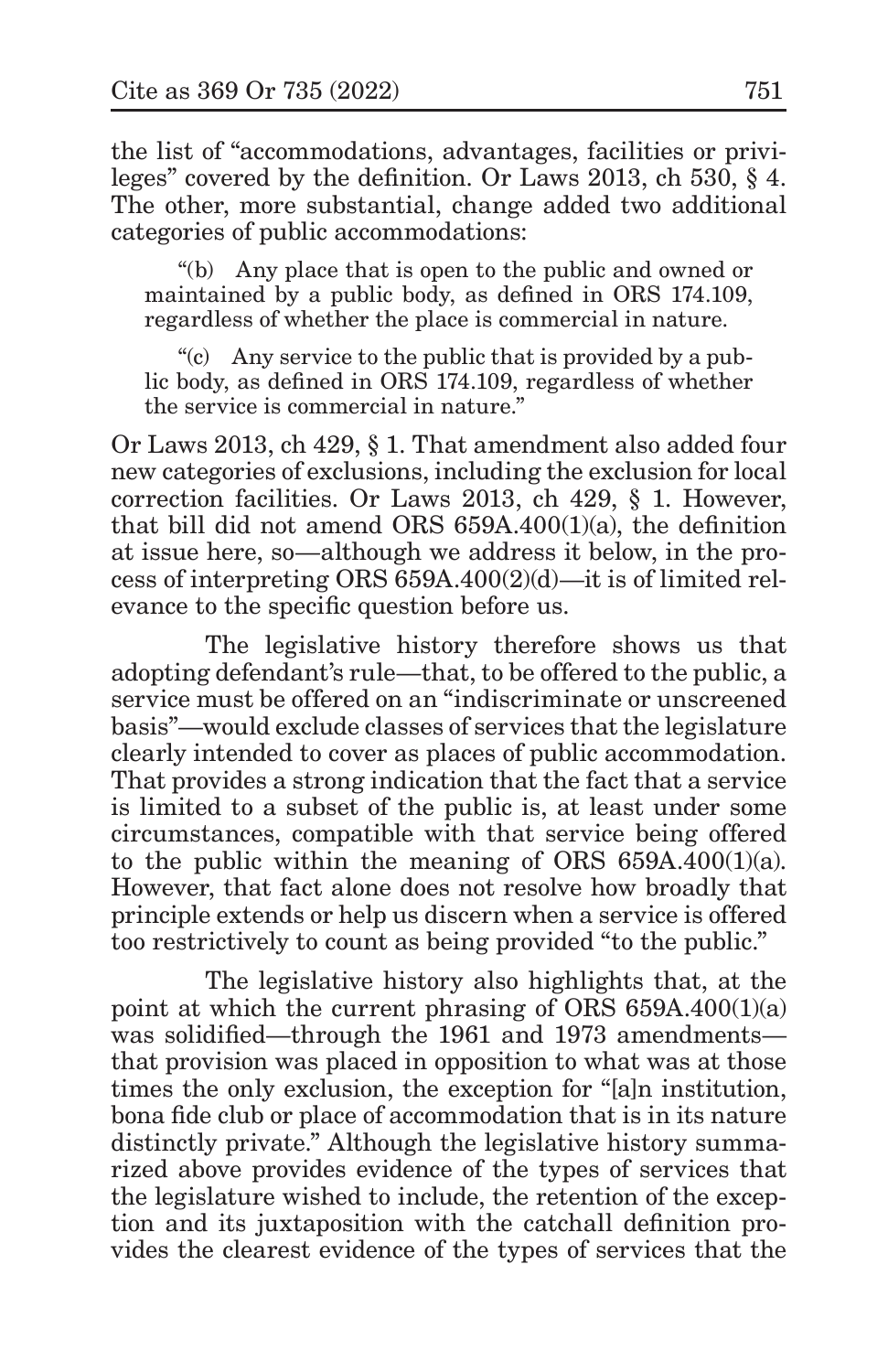legislature wished to exclude: services that are distinctly private in nature and that are not offered even to a defined segment of the public. We understand, in context, that the "to the public" requirement does not limit public accommodations only to services offered to the *entire* public. Rather, that requirement is intended to draw a distinction between services offered broadly, even with some significant restrictions, and services provided on a distinctly private basis.<sup>6</sup> We think that understanding is most compatible with the legislature's clear intention that ORS 659A.400(1)(a) apply even when the service is selectively offered to a segment of the public.

Moving somewhat beyond its assertion that a service must be offered on an entirely unscreened basis, defendant's briefing acknowledges that, under its understanding of ORS 659A.400, a service need not be offered "to every member of the general public without limitation" to qualify as a public accommodation. As an example of an organization that serves only a subset of the general public yet still qualifies as a place of public accommodation, defendant cites *Tillman v. Wheaton-Haven Recreation Ass'n, Inc.*, 410 US 431, 93 S Ct 1090, 35 L Ed 2d 403 (1973), a case in which the United States Supreme Court held that a club—with a 325-family membership limit, mostly restricted to residents within a three-quarter-mile radius of the club's location did not qualify for the private club exception to Title II of the Civil Rights Act of 1964. *See* 42 USC § 2000a(e) ("The provisions of this subchapter shall not apply to a private club or other establishment not in fact open to the public, except to the extent that the facilities of such establishment are made available to the customers or patrons of an establishment within the scope of subsection (b)."). There, the Court reasoned that, because the club's membership was open to every white resident in a given geographic area, it did not qualify as a private club. *Tillman*, 410 US at 438. Defendant accepts that such an institution would qualify as a place of public accommodation under ORS 659A.400(1)(a).

<sup>6</sup> Organizations that are not commercial in nature may fail to qualify as a place of public accommodation even if they are not distinctly private. *Schwenk*, 275 Or at 335. But that is because they may not offer a place or service, within the meaning of ORS 659A.400(1)(a), *at all*.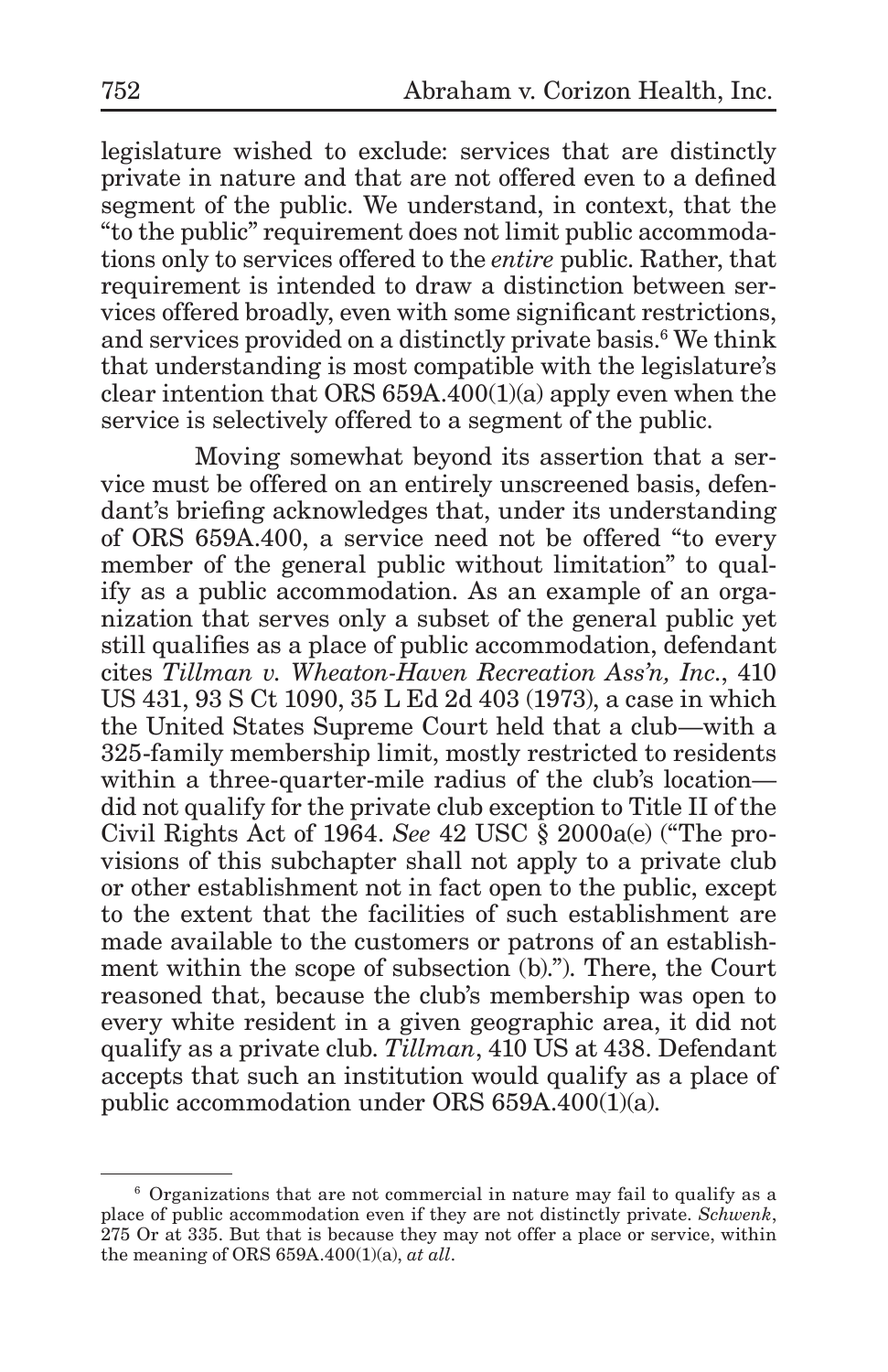But that example does not help defendant, for defendant offers no clear distinction between the types of qualifications that defendant regards as being consistent with a service being offered to the public—such as a limitation to residents within a small geographical area—and the sole qualification attendant to the services offered by defendant that the recipient be at least temporarily in custody in the Clackamas County Jail. In both of those scenarios, the services are not offered to every member of the public, and may in fact be offered only to a small subset of the general public, but they lack the element of selectivity necessary to qualify as distinctly private. *Accord Lahmann v. Grand Aerie of Fraternal Order of Eagles*, 180 Or App 420, 434, 43 P3d 1130, *rev den*, 334 Or 631 (2002) ("[W]hether an organization is a place of public accommodation turns on (1) whether it is a business or commercial enterprise and (2) whether its membership policies are so unselective that the organization can fairly be said to offer its services to the public.").

Here, although defendant limits its services to people who are in custody in the Clackamas County Jail, defendant does not, at least as alleged in the complaint, impose any additional selective criteria. And, although a jail may be restrictive in whom it houses, it also is not selective in the way that a club or other distinctly private organization is, such that defendant's provision of its services only to residents of the jail could cause defendant to fall within the "distinctly private" exception in ORS 659A.400(2)(e). We therefore conclude that it offers those services to the public within the meaning of ORS 659A.400(1)(a). Although defendant does not serve the public at large, and offers its services in a restricted environment, that does not diminish the legislature's expressed interest in ensuring that the services that defendant does provide are provided on a nondiscriminatory basis.

Finally, we address defendant's argument that, even if it satisfies the general definition of a public accommodation in ORS 659A.400(1)(a), it is nevertheless excluded from being considered a place of public accommodation by ORS 659A.400(2)(d). ORS 659A.400(2) provides: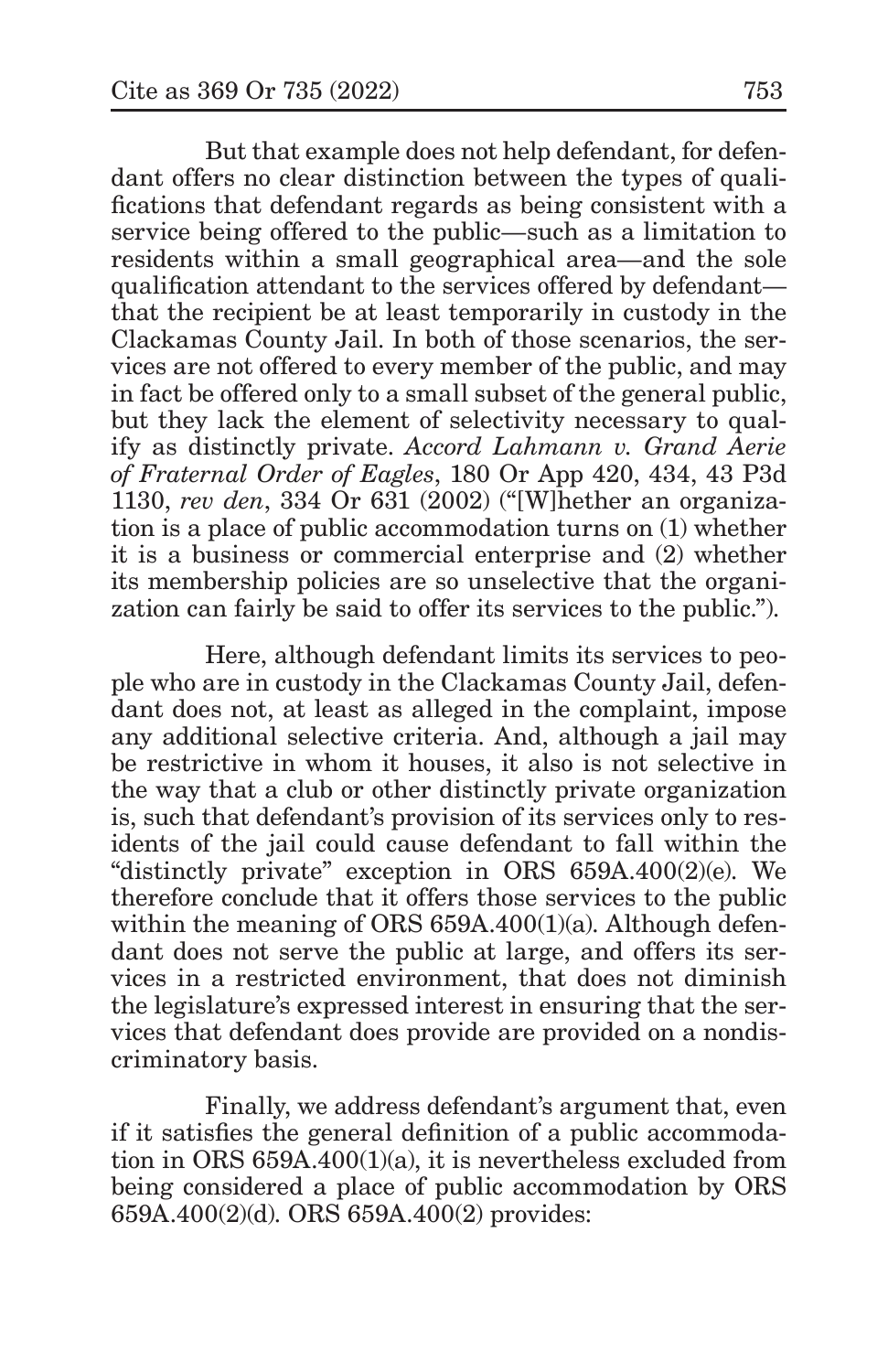"A place of public accommodation does not include:

"(a) A Department of Corrections institution as defined in ORS 421.005.

"(b) A state hospital as defined in ORS 162.135.

"(c) A youth correction facility as defined in ORS 420.005.

"(d) A local correction facility or lockup as defined in ORS 169.005.

"(e) An institution, bona fide club or place of accommodation that is in its nature distinctly private."

A "local correctional facility" is defined by ORS 169.005(4) as "a jail or prison for the reception and confinement of prisoners that is provided, maintained and operated by a county or city and holds persons for more than 36 hours."7

The difficulty with defendant's reliance on the exclusion contained in ORS 659A.400(2)(d) is that defendant does not meet the statutory definition of a "local correction facility." Defendant is not a "jail or prison" and, even if it were, it is not "provided, maintained and operated by a county or city." ORS 169.005(4). As written, the exclusion contained in ORS 659A.400(2)(d) does not extend to private commercial entities that provide services *at* a local correction facility; it excludes the local correction facility itself from the definition of a place of public accommodation.

We understand defendant to interpret ORS 659A.400 (2)(d) as establishing a physical place where Oregon's public accommodations laws do not apply, rather than setting out entities exempted from those laws. That is, defendant advocates for understanding ORS 659A.400(2)(d) to exclude from the definition of a place of public accommodation not only the jail itself, but also any other entity that operates within that physical location. According to defendant, "[m]edical services for prisoners at a jail delivered by a private healthcare provider fit within that express statutory exclusion because, regardless of the nature of the service provider, services *at*

<sup>7</sup> A "lockup" is defined as "a facility for the temporary detention of arrested persons held up to 36 hours, excluding holidays, Saturdays and Sundays, but the period in lockup shall not exceed 96 hours after booking." ORS 169.005(5).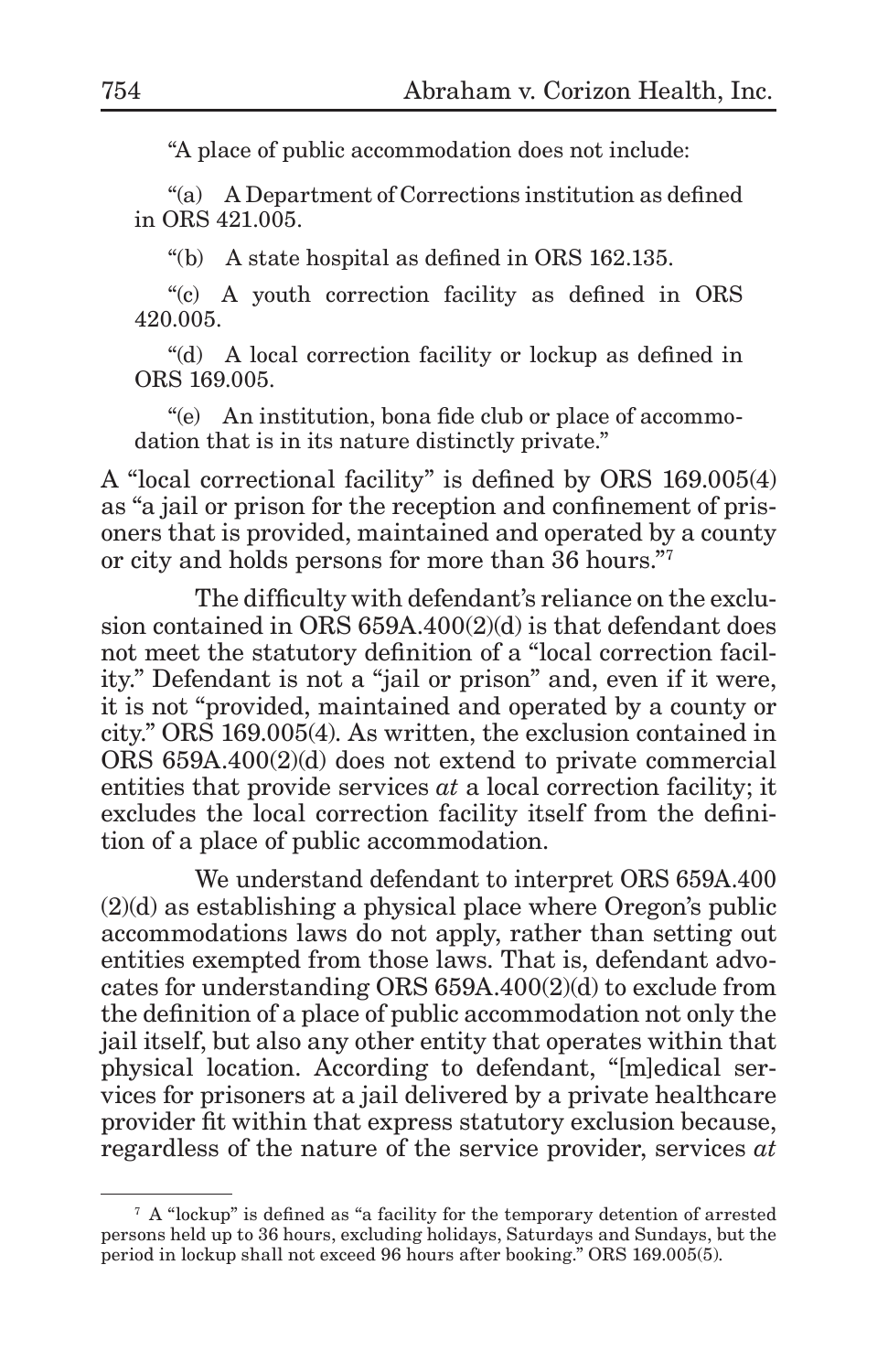a jail are not provided at a 'place of public accommodation' under ORS 659A.400." (Emphasis added.)

The dissent also seems to argue that the exemption applies not only to services provided *by* a jail but also to services that are provided *at* a jail. Although the dissent seems to agree with the majority that the legislature did not intend to exempt local correctional facilities as buildings, 369 Or at 765-66 (Garrett, J., dissenting), it cites the dictionary definition of "facility" and argues that the legislature intended to exempt "the building *and* the services *provided within it*, at least those services, including the delivery of food and medical care, that are inseparable from the function of confining people for long periods of time." *Id.* (Garrett, J., dissenting) (first emphasis in original; second emphasis added) (footnote omitted).

The problem with both arguments is that we are not free to substitute the dictionary definition of a term for a definition that the legislature has expressly directed us to use—here, the definition of "local correctional facility" contained in ORS 169.005(4). *See Patton v. Target Corp.*, 349 Or 230, 239, 242 P3d 611 (2010) ("[T]he legislature is free to define words to mean anything that it intends them to mean, including defining words in a manner that varies from a dictionary definition or common understanding." (Internal quotation marks omitted.)); *see also* Jack L. Landau, *Oregon Statutory Construction*, 97 Or L Rev 583, 651 (2019) ("If the legislature defines a term, then that's what it means. Period."). Both the argument of defendant and the argument of the dissent are poor fits for the actual wording of the statute.

Under current law, a place of public accommodation need not be a physical place at all—that term is defined to include "[a]ny place *or service* offering to the public accommodations, advantages, facilities or privileges whether in the nature of goods, services, lodgings, amusements, transportation or otherwise." ORS 659A.400(1)(a) (emphasis added). If defendant qualifies as a place of public accommodation because of the services that it provides, it does not matter whether it provides those services *at* a physical location that independently qualifies as a place of public accommodation.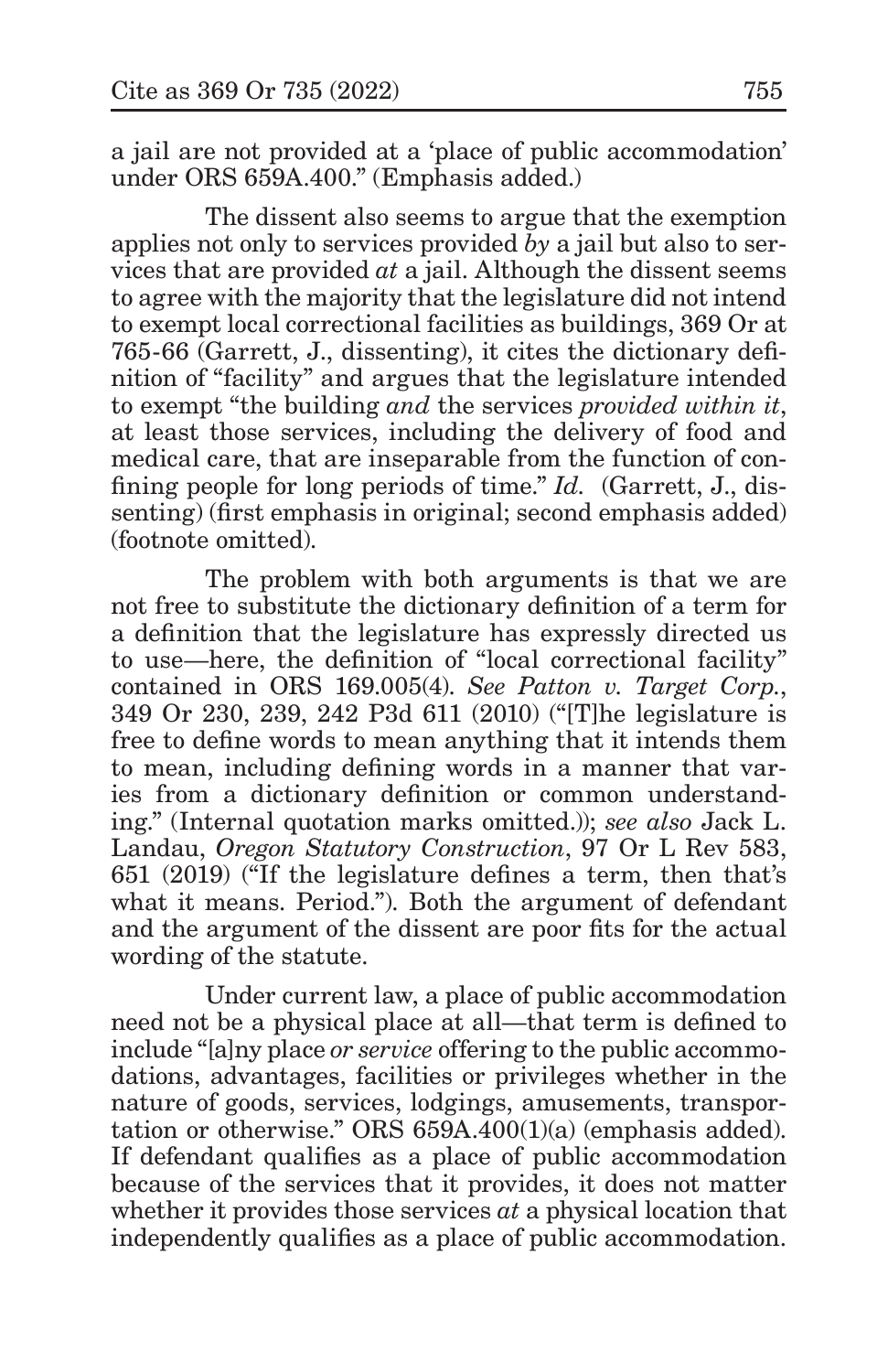Likewise, ORS  $659A.400(1)(c)$  defines a place of public accommodation to include "[a]ny service to the public that is provided by a public body, as defined in ORS 174.109, regardless of whether the service is commercial in nature"—again, without reference to where that service is provided. As a result, excluding a local correction facility from the definition of a place of public accommodation does not imply that service providers like defendant are exempted as well. When ORS 659A.400(2) states that "[a] place of public accommodation does not include," among other things, "[a] local correction facility or lockup as defined in ORS 169.005," the most straightforward reading is that it simply prevents a local correction facility from being considered a place of public accommodation—there is no textual basis for inferring additional exclusions for private entities that operate in the same space.

Indeed, during discussion of the bill that created ORS  $659A.400(2)(d)$ , the legislature recognized that there would necessarily be some situations where two entities that share the same physical space have different duties under Oregon's antidiscrimination laws because only one of those entities qualifies as a place of public accommodation. A Bureau of Labor and Industries representative gave an example of such a divergence at a hearing on the bill:

"The issue came up in the House about what happens if a church rents from a school gym and that church may or may not be open to, say, gay members. The school's antidiscrimination policy would not inure to the renter. In other words, the school's only responsibility would be to say not to discriminate in to whom they rent. So if they rent to a Methodist church they're [going to] have to rent to an Episcopal church as well."

Audio Recording, Senate Committee on Judiciary, HB 2668, May 9, 2013, at 18:00 (statement of Elizabeth Cushwa), https://olis.oregonlegislature.gov (accessed May 24, 2022). That shows that, as understood by the legislature that enacted ORS 659A.400(2)(d), it would not be unusual for Oregon's civil rights laws to impose different obligations on different users of the same space, as when a private group qualifying for the exception in ORS 659A.400(2)(e)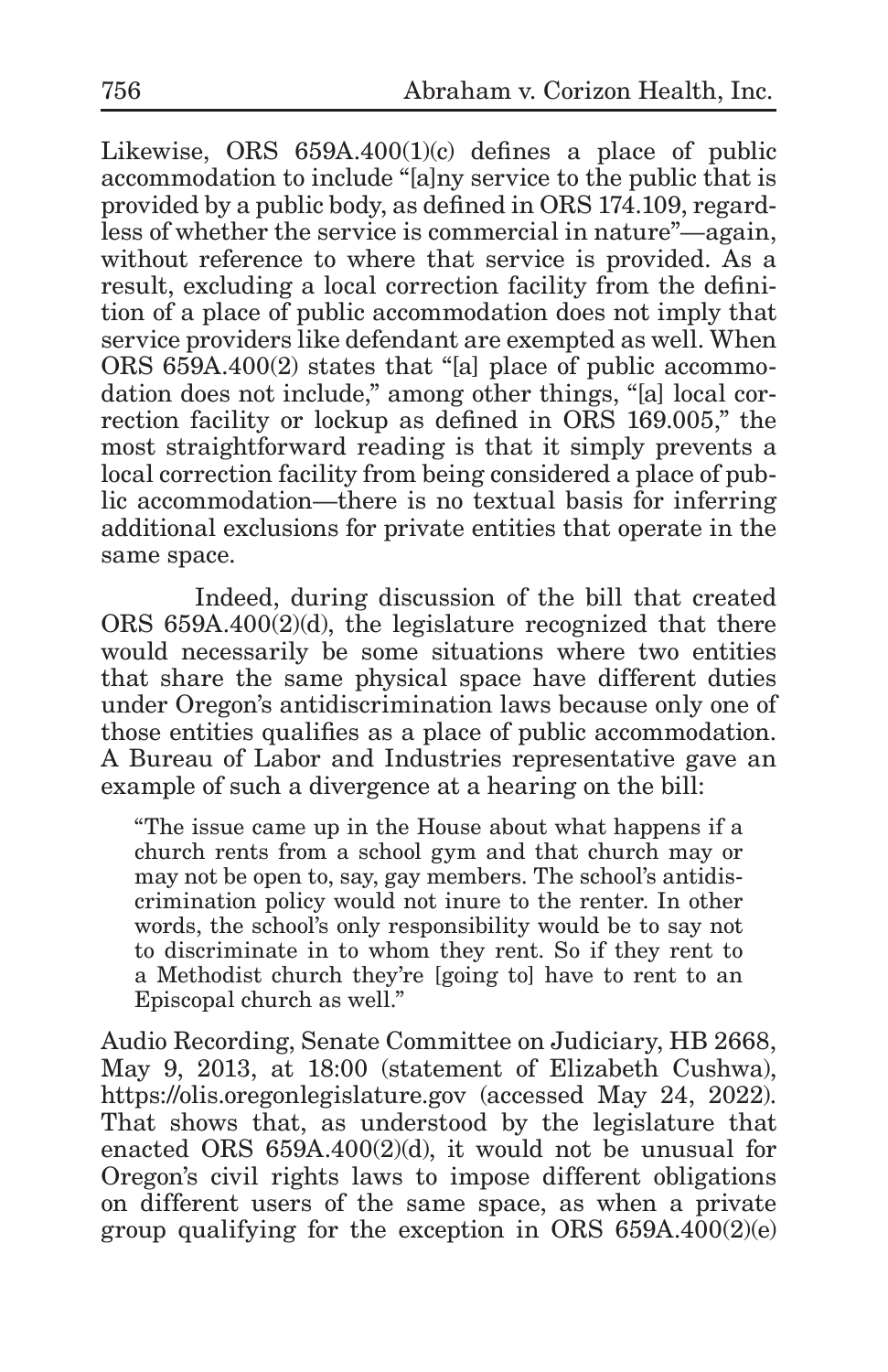rents space at a hotel or public building. We see no reason to assume that the exception in ORS 659A.400(2)(d) would operate differently.

Two additional aspects of the legislative history of ORS 659A.400(2)(d) cut against defendant's reading. The first is that the exception for local correctional facilities was enacted as part of a bill that extended the definition of place of public accommodation to cover public agencies. As initially conceived, the bill would have extended the definition of "place of public accommodation" in ORS 659A.400(1) to cover public bodies without creating any new exceptions. Representatives of the Oregon Department of Corrections and the Oregon State Sheriffs' Association opposed that approach, arguing that concerns particular to the corrections setting justified an exemption. Audio Recording, Senate Committee on Judiciary, HB 2668, May 9, 2013, at 22:58 (statement of Darrell Fuller), https://olis.oregonlegislature.gov (accessed May 24, 2022). The bill was subsequently amended to create the exceptions for local correction facilities, prisons, state hospitals, and juvenile detention facilities set out in ORS 659A.400(2). *See* HB 2668 (2013), -3 amendments (May 29, 2013). In that context, it makes sense to understand the exceptions that were added as designed to exempt the public entities that would otherwise be covered by the expanded scope of ORS 659A.400(1), and to exempt them as public entities, rather than as physical locations. It also makes sense to understand the legislature as focusing on the public entities that it intended to exempt rather than on private companies that would not have been affected by the amendments to ORS 659A.400(1).

Second, the representative of the Oregon State Sheriffs' Association who proposed the amendment justified it based on two concerns. The first was that expanding coverage to jails and prisons might "open[] up BOLI to a whole lot of complaints that they maybe don't want to have to handle" because of "inmates who that's kind of what they consider their job to be as an inmate is to file grievances all the time." Audio Recording, Senate Committee on Judiciary, HB 2668, May 9, 2013, at 23:44 (statement of Darrell Fuller), https:// olis.oregonlegislature.gov (accessed May 24, 2022). The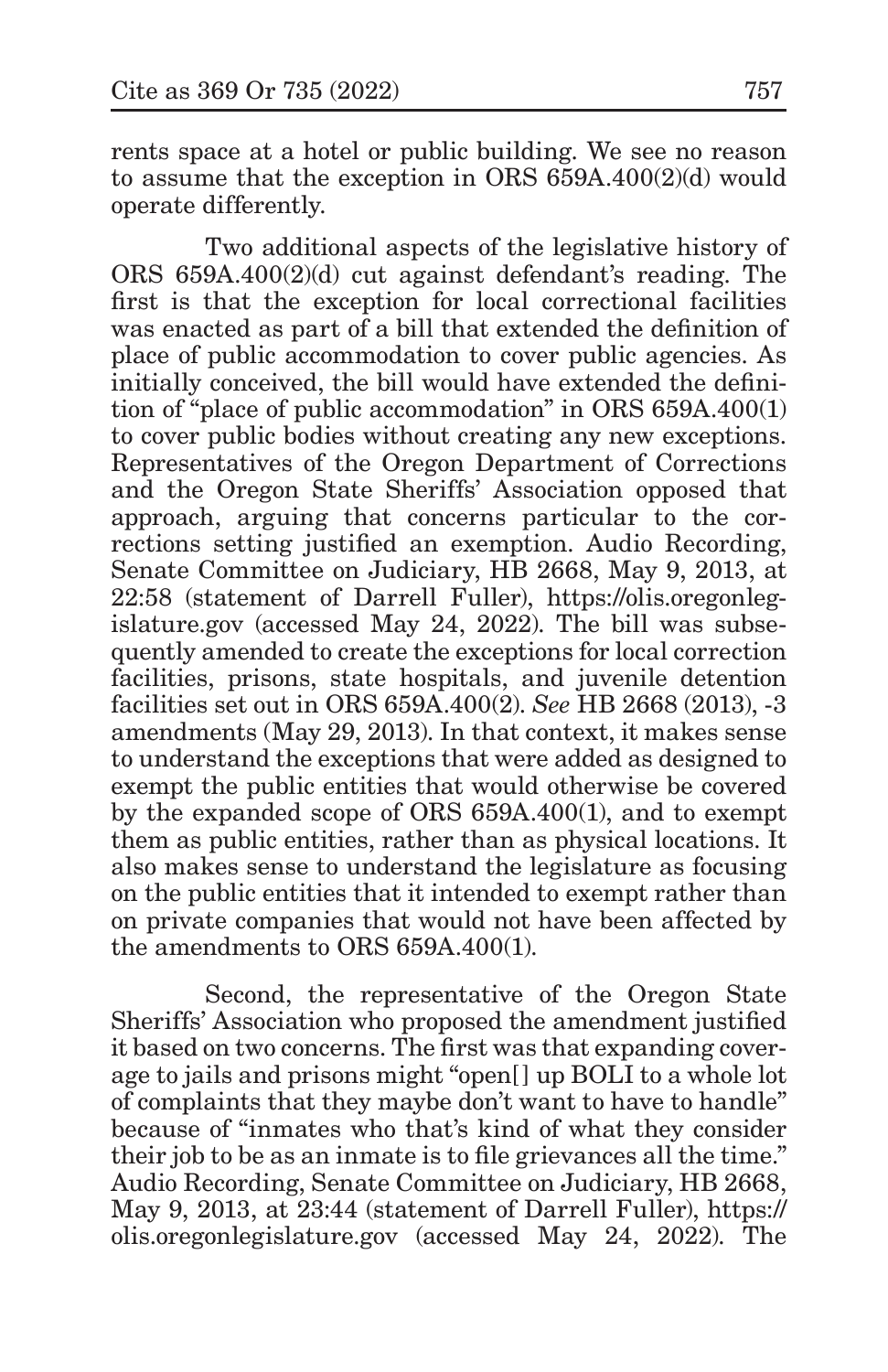second was that there would be "circumstances where some of what we do could be perceived as a violation or could be turned into a complaint that we're violating somebody's civil rights based on public accommodations simply because we're trying to keep the jail inmates from having conflicts," giving the example of putting an inmate in a single cell "because of their sexual orientation or perceived sexual orientation" for the person's own protection. *Id.* at 24:40. Although the first concern could be applicable to other entities providing services inside a prison, there is no indication that the representative of the Oregon State Sheriffs' Association was concerned about claims involving only private companies, rather than complaints against prisons or jails themselves. And the second concern speaks more specifically to security concerns that a prison or jail must manage; it does not indicate an interest in excepting private service providers from antidiscrimination laws. As a result, the specific reasons offered for the exception are consistent with it being intended to except local correction facilities as entities, rather than as physical locations.<sup>8</sup>

When we focus, as we must, on the legislature's definition of a "local correction facility" as "a jail or prison," we cannot conclude that defendant—a private entity that contracts with a jail, but that is not a jail—is exempt from the provisions of the Act. Based on the text of ORS 659A.400(2) (d), as well as its legislative history, we conclude that defendant does not qualify as a local correction facility.

# **CONCLUSION**

We answer the Ninth Circuit's certified question as follows: A private contractor providing healthcare services at a county jail is a "place of public accommodation" within the meaning of ORS 659A.400 and can be subject to liability under ORS 659A.142.

<sup>&</sup>lt;sup>8</sup> We have not been asked to consider circumstances in which a private contractor violated ORS 659A.142 at the direction of a jail or in which the contractor's actions might otherwise be attributable to the jail itself. Defendant's only claim to the coverage of ORS  $659A.400(2)(d)$ , at least at this stage of the case, is based on the categorical, location-based argument laid out above, which we reject. And our holding is limited to private contractors like defendant; we do not address the hypothetical scenarios involving other county agencies posited by the dissent. 369 Or at 764-65 (Garrett, J., dissenting).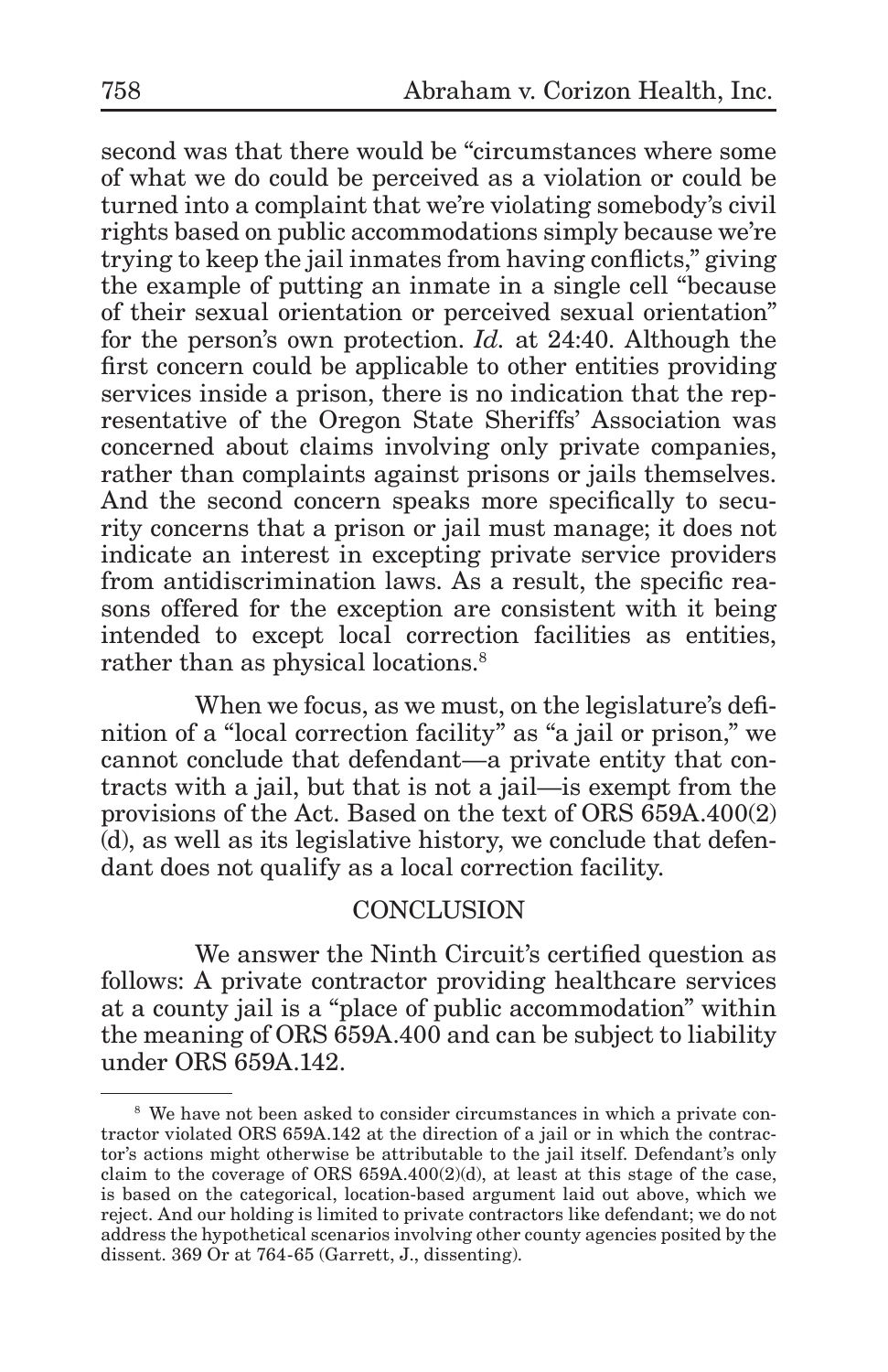The certified question is answered.

**GARRETT, J.,** dissenting.

The majority's conclusion in this case would probably surprise the drafters of Oregon's public accommodations law (the "Act"), who likely had no intention to regulate activities within a jail. It would certainly surprise the drafters of the 2013 amendments to the Act, who intended to remove any doubt by expressly excluding correctional facilities from the definition of a "place of public accommodation." Like the federal district courts that considered this question before us, and consistently with how courts around the country have construed similar state laws, I would conclude that the Act does not apply in this context. I respectfully dissent.

In its current form, ORS 659A.400(1)(a) defines a "place of public accommodation," as relevant here, to mean "[a]ny place or service offering to the public accommodations, advantages, facilities or privileges whether in the nature of goods, services, lodgings, amusements, transportation or otherwise." That definition has changed several times since the Act was first enacted in 1953. *See* Or Laws 1953, ch 495, § 1. This court discussed the history of the Act in *Schwenk v. Boy Scouts of America*, 275 Or 327, 331-34, 551 P2d 465 (1976), where we noted that the original definition included "any hotel, motel or motor court, any place offering to the public food or drink for consumption on the premises, or any place offering to the public entertainment, recreation or amusement." *Id.* at 332 (citing Or Laws 1953, ch 495, § 2). We further concluded from the legislative history that "the intended purpose of the bill was to prevent 'operators and owners of *businesses* catering to the general public to subject Negroes to oppression and humiliation [] \*\*\*.'" *Id.* (quoting Testimony, House Committee on State and Federal Affairs, SB 169, Apr 7, 1953, Ex 1 (written statement of Ulysses G. Plummer, Jr.) (emphasis in *Schwenk*)).

As the majority notes, the amendments to the definition of "place of public accommodation" over time have broadened the types of establishments, goods, and services that come within its scope. 369 Or at 747-48. At no time, however, has the legislature indicated an intention to depart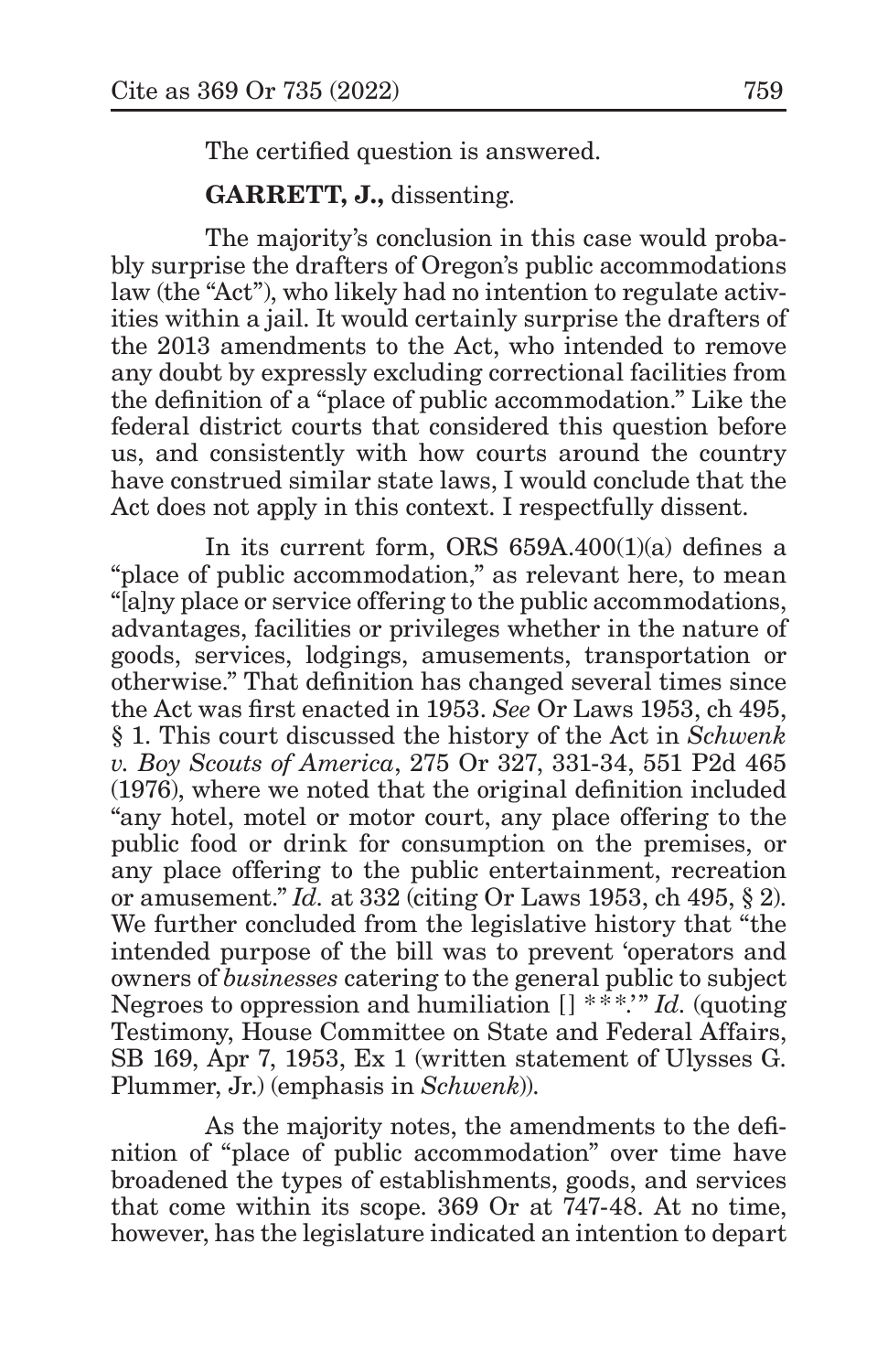from the animating premise that a place of public accommodation is one "catering to the general public." *Id.*

The concept of "catering to the general public," or soliciting business from the public at large, does not mean that a place of public accommodation must seek to cater to everyone. A place of public accommodation may be one that effectively serves only a subset of "the public," perhaps because it provides a good or service that only certain people want, or perhaps because of eligibility criteria that effectively screen out some people (such as dress code requirements, admissions fees, or creditworthiness criteria), so long as those criteria are not so subjective and selective that they convert the business into a place that is "in its nature distinctly private." ORS 659A.400(2)(e).

The majority opinion expends much energy proving that point, but it is not really disputed in this case. Defendant has directed us to the relevant cases, including those holding that a place of public accommodation can be one that in reality serves only a subset of the "public," and defendant does not ask us to adopt a different principle. Rather, as I understand defendant's argument, the reason that the Act is inapplicable here is not because inmates in a prison or a jail cannot be considered members of "the public" in some sense, but because a correctional facility simply is not one where anything is "offer[ed] to the public" in the sense contemplated *by the Act*, as we construed it in *Schwenk*. *See Schwenk*, 275 Or at 332-33.

That argument is persuasive. The services provided within a prison may be "offered" in the literal sense of that word, and the recipients may be members of "the public" under some literal uses of that word. Yet the phrase "offering to the public," within the unique context of the Act, has an evident historical meaning that is not captured by parsing the phrase into its component words, finding some literal meanings, and adding them back together. The Act, like others of its kind, was meant to codify a rule with common law roots: that people should be free from discrimination in places that the community at large may, in principle, choose to patronize in the course of day-to-day commercial and social life.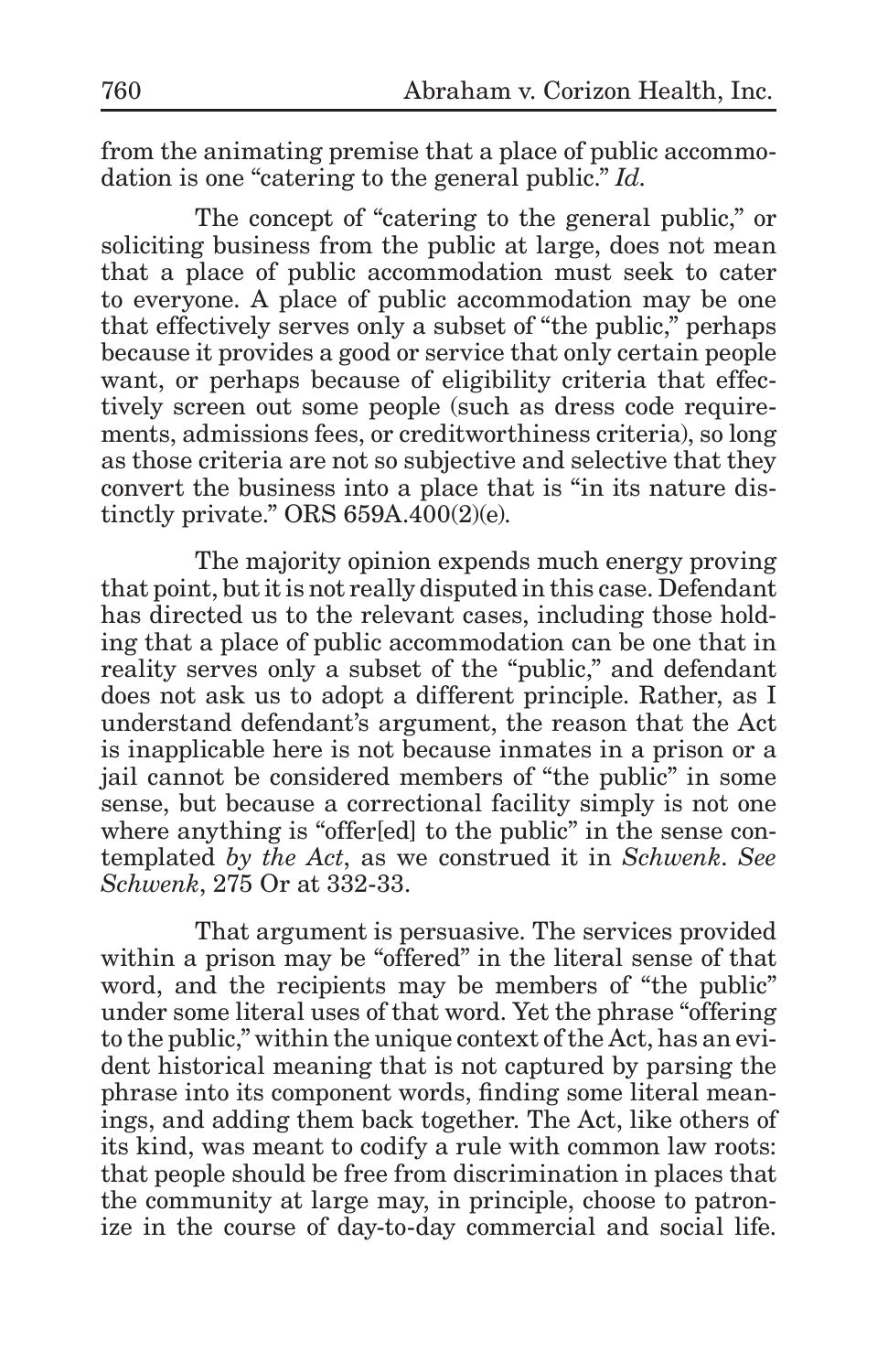*See, e.g.*, *Hurley v. Irish-American Gay, Lesbian and Bisexual Group of Boston*, 515 US 557, 571, 115 S Ct 2338, 132 L Ed 2d 487 (1995) ("At common law, innkeepers, smiths, and others who 'made profession of a public employment,' were prohibited from refusing, without good reason, to serve a customer." (Quoting *Lane v. Cotton*, 88 Eng Rep 1458, 1465 (KB 1701))). As we explained in *Schwenk*, the Act was passed "to prohibit discrimination by *business or commercial enterprises* which offer goods or services to the public." 275 Or at 334 (emphasis in original). Not until the 2013 amendments, discussed below, did the Act extend beyond that "commercial" focus. Thus, it is unlikely that the drafters of the pre-2013 versions of the Act imagined that it would apply in the context of jails and prisons, which by their nature *exclude* the public at large and exist to *separate* their populations from the ordinary commercial life to which public accommodations laws have always been addressed.

For those reasons, numerous other courts have concluded that state public accommodations laws do not apply in this context. *E.g.*, *State ex rel Naugles v. Mo. Comm'n on Hum. Rts., B.A.*, 561 SW3d 48, 54 (Mo Ct App 2018) ("If anything, [jails and prisons] are properly viewed as the *antithesis* of a 'place of public accommodation.'"); *Skaff v. W. Va. Hum. Rts. Comm'n*, 191 W Va 161, 163-64, 444 SE2d 39, 41-42 (1994) ("[B]ecause members of the general public are excluded, the inmates' place of confinement cannot be deemed a public accommodation."); *Blizzard v. Floyd*, 149 Pa Commw Ct 503, 506-07, 613 A2d 619, 621 (1992) ("[S]ince the purpose of a correctional institution is to incarcerate persons convicted of crime or awaiting trial or sentence, inmates do not enjoy the privilege of leaving the facility at will. It is therefore clear that a state correctional institution is not a public accommodation as defined by the Act.").

Thus, even before 2013, the answer to the question posed by this case should have been that the Act does not apply. Any doubt, however, is removed by the 2013 amendments. *See* Or Laws 2013, ch 429, § 1. As the majority notes, the legislature amended the Act in several ways, including by adding two new categories to the definition of "place of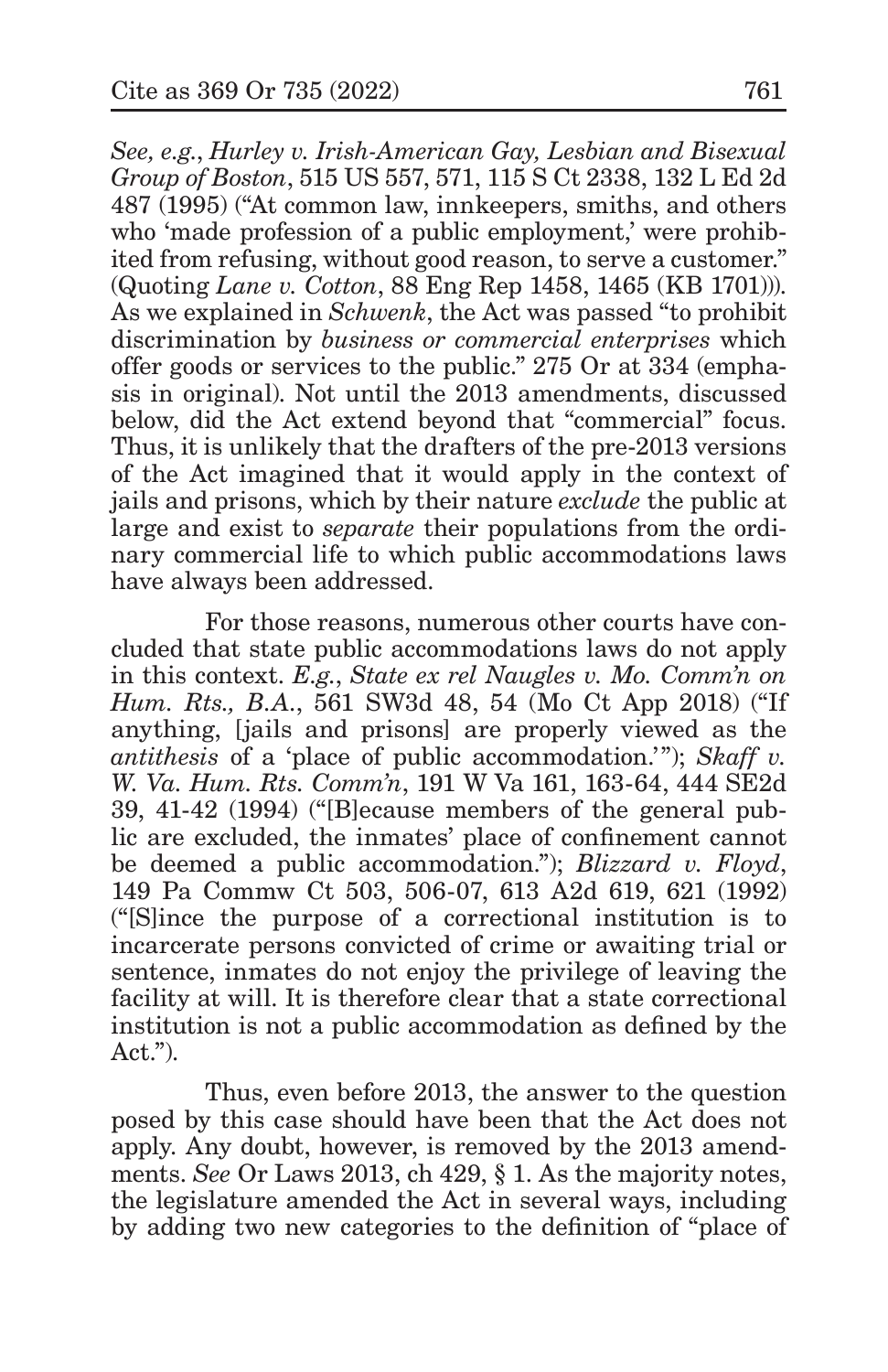public accommodation." 369 Or at 750-51. Those categories are now codified in ORS 659A.400(1)(b) and (c) of the Act:

"(b) Any place that is open to the public and owned or maintained by a public body, as defined in ORS 174.109, regardless of whether the place is commercial in nature.

"(c) Any service to the public that is provided by a public body, as defined in ORS 174.109, regardless of whether the service is commercial in nature."

Those provisions for the first time moved the Act away from its focus on business and commercial activity by extending the nondiscrimination requirements to certain public places and services "regardless of whether [the place or the service] is commercial in nature." ORS 659A.400(1)(b), (c).

In the course of considering those amendments, the legislature was asked to, and did, clarify that the expansion of the Act would *not* extend to correctional facilities. It did so by adding the following exceptions in ORS 659A.400(2):

"A place of public accommodation does not include:

"(a) A Department of Corrections institution as defined in ORS 421.005.

"(b) A state hospital as defined in ORS 162.135.

"(c) A youth correction facility as defined in ORS 420.005.

"(d) A local correction facility or lockup as defined in ORS 169.005."

Or Laws 2013, ch 429, § 1. The legislative committee heard some discussion of whether, even without the proposed amendments, correctional facilities were excluded from the definition of a place of public accommodation. A representative of the Bureau of Labor and Industries (BOLI) testified as follows:

"First, are prisons places of public accommodation? Maybe and maybe not. Those people who are detained or housed in these facilities are not free to leave and to come and to go and no one can choose to join them without committing a crime for which they're convicted. However, these facilities also give tours and have visiting hours open to the public. So, should they not be held to the same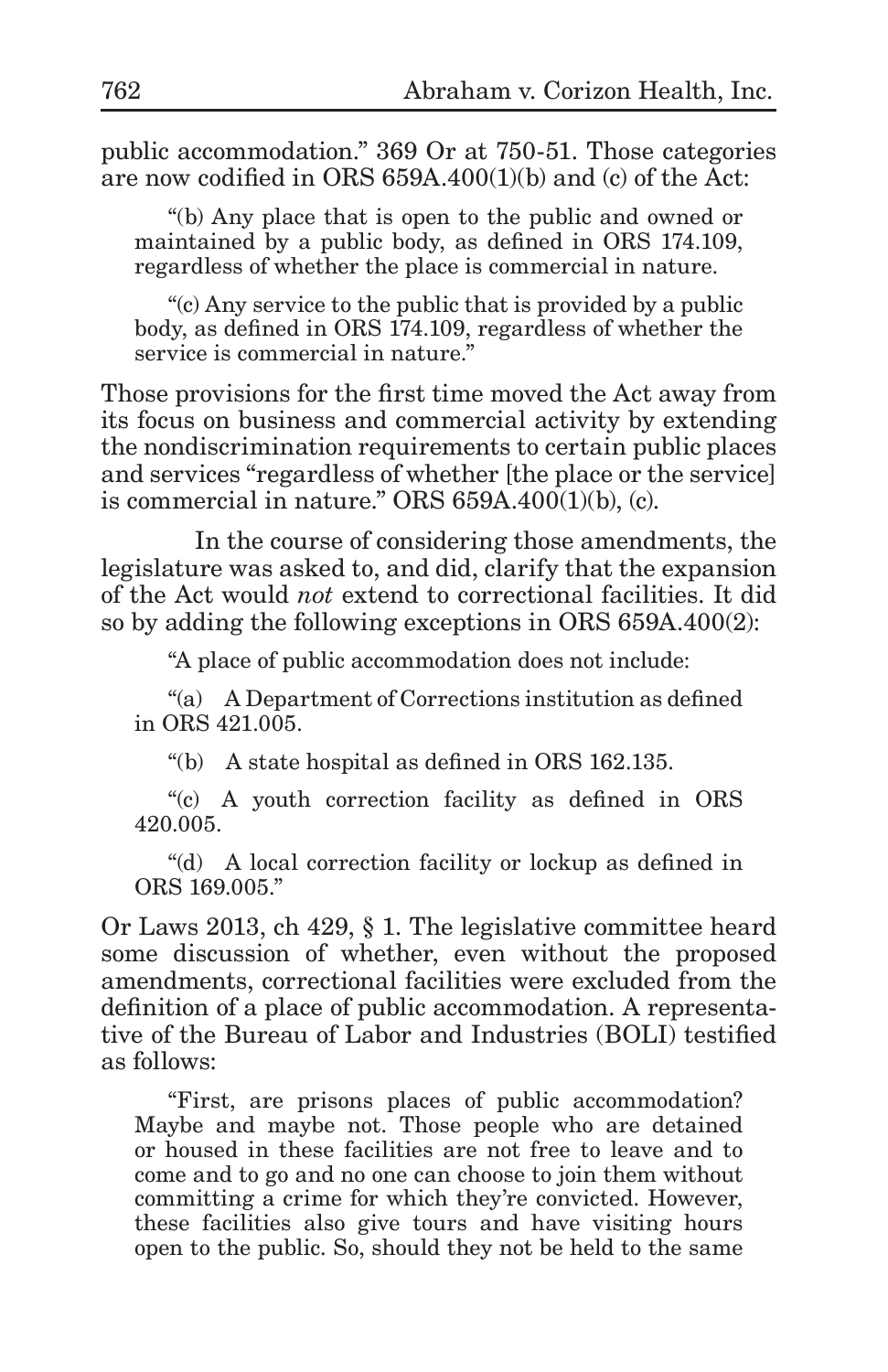antidiscrimination standards treating all *visitors* in a nondiscriminatory way? BOLI would say yes. Should compliance with civil rights and antidiscrimination laws cause a huge risk to them? No. Agencies providing services using federal dollars are generally subject to antidiscrimination laws now. This wouldn't change that.

"As to the inmates, there are also a couple of ways of looking at this. Either they are not a place of public accommodation and open to the public and therefore wouldn't have any recourse, or, due to the fact that prison industries have a commercial nature, they would already be covered under current statute, but BOLI has never received a claim for any of these under this statute."

Audio Recording, Senate Committee on Judiciary, HB 2668, May 9, 2013, at 19:01 (statement of Elizabeth Cushwa (emphasis added)), https://olis.oregonlegislature.gov (accessed May 24, 2022). Thus, it appears that, as of 2013, no one had argued that the performance of core operations within a prison or jail could be the subject of a public accommodations claim.

Nonetheless, acknowledging the potential uncertainty on that point, law enforcement representatives explained the need for amendments to clarify that the Act does not apply to correctional facilities. The lead proponent, the representative for the Oregon State Sheriffs' Association, testified as follows:

"There are also times where we take actions in order to protect an inmate that they might be able to turn around and suggest that we're violating their civil rights. For example, if we take an inmate, and because of their sexual orientation, or perceived sexual orientation, we put them into a cell by themselves, as opposed to putting them in a cell where everybody else is two to a cell, we put them in a cell by themselves for their own protection. Are we then violating their civil rights, and would we be prohibited from doing that?

"So, there are circumstances where some of what we do could be perceived as a violation, or could be turned into a complaint that we're violating somebody's civil rights based on public accommodations, simply because we're trying to keep the jail inmates from having conflicts. And so, as BOLI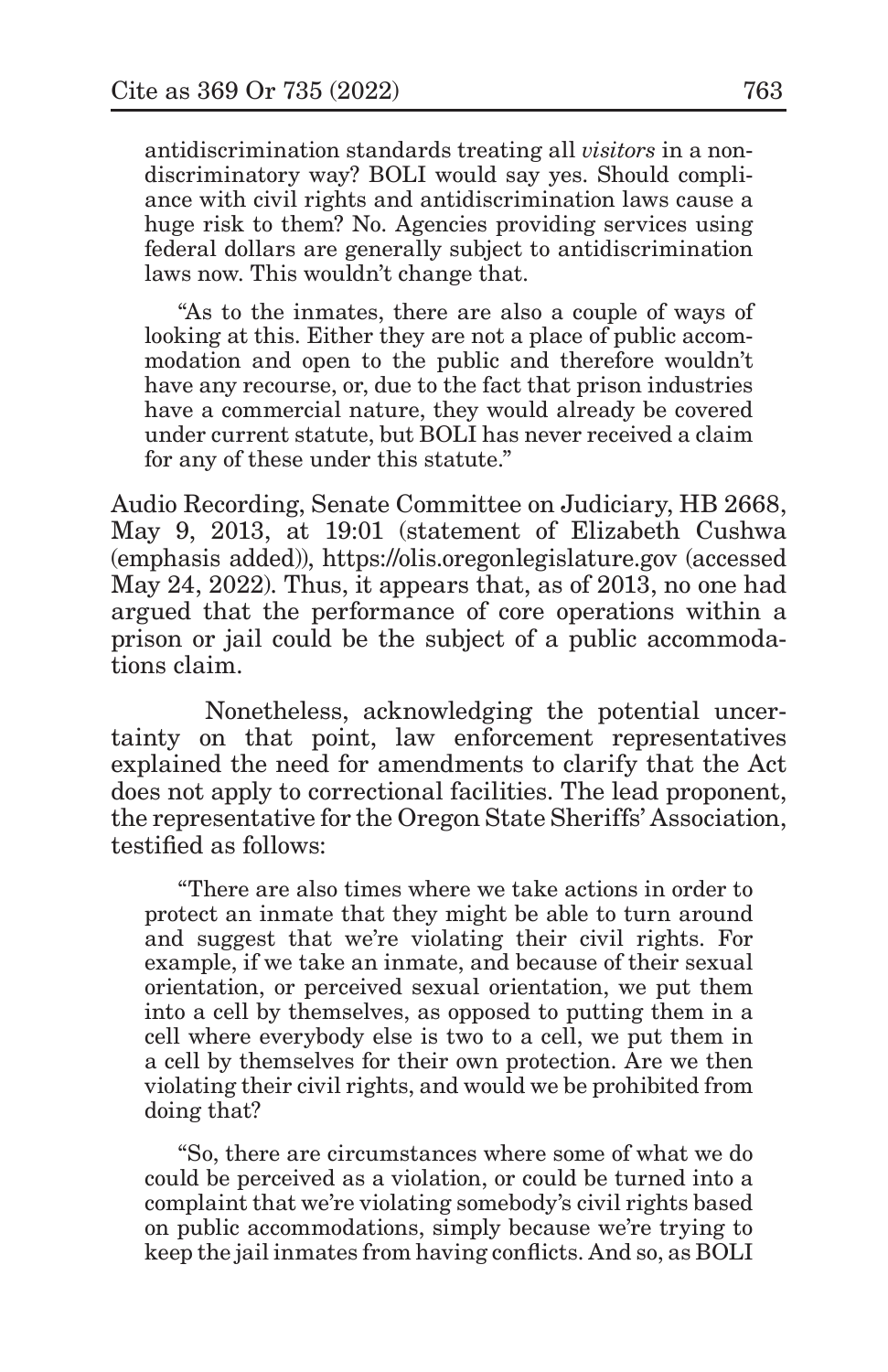testified, we're not sure what is and isn't in or out when it comes to public accommodations, we certainly would all agree that tours and access to inmates for visitation would be a public accommodation, but we are a little bit concerned about, when you get into the inmate population, whether they're included in that or not, and whether there ought to be some provision for allowing the corrections folks to do what we need to do to keep our jails safe."

Audio Recording, Senate Committee on Judiciary, HB 2668, May 9, 2013, at 24:40 (statement of Darrell Fuller), https:// olis.oregonlegislature.gov (accessed May 24, 2022).

In short, the 2013 amendments were adopted to make clear that state and local correctional facilities are not "place[s] of public accommodation," in recognition that correctional facilities have unique characteristics and needs that are incompatible with the requirements of the Act. As was explained to the legislature (with no disagreement), managing those institutions to promote the safety and wellbeing of incarcerated persons and staff may sometimes require segregation, isolation, or other treatment of persons for reasons that would be unacceptable outside prison walls.

With that purpose in mind, it is difficult to see how the majority's analysis is consistent with legislative intent. It is beyond dispute that the exception for correctional facilities was enacted because of the nature of those *environments*, yet the majority approaches this case as if what matters is not the environment in which the medical services are being provided, but *by whom* they are being provided. In the majority's view, defendant provides a service (medical care) that, in the world at large, qualifies it as a place of public accommodation, and the exception for correctional facilities does not apply in this case because defendant is not a correctional facility—it is a contractor acting under an arrangement with Clackamas County, which owns the jail. 369 Or at 758. Under that analysis, if the Clackamas County Jail provides medical care, food, and other basic services directly, the exception for correctional facilities applies, but if the jail contracts with any other entity to provide those services, the exception does not apply to that entity. Although the majority purports to limit its holding to "private contractors," its logic contains no limiting principle that would protect other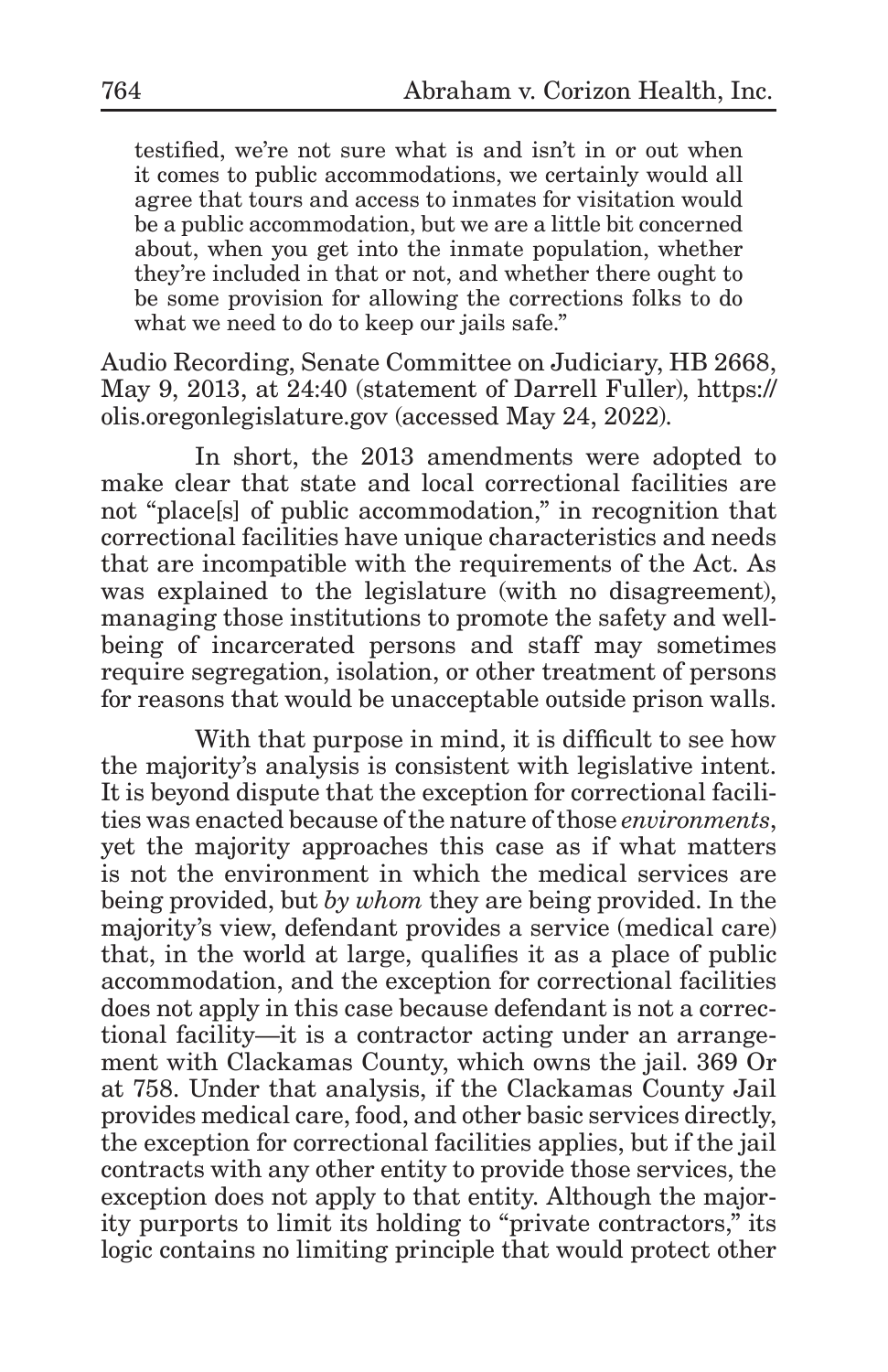*public* entities. Suppose the jail arranges to provide food services through a different county agency, or through another public body altogether, such as a state agency. Suppose the food services agency determines for safety reasons that it is necessary to segregate inmates in the cafeteria on the basis of, for example, sexual orientation. The majority's reasoning plainly raises the possibility that the food services agency will be exposed to liability under the Act because it is not the "local correction facility."

The record offers no indication that the legislature intended for the applicability of the exception to turn on contracting arrangements, which have nothing to do with the reason why correctional facilities were excluded. Again, the legislature adopted the amendment because a policy judgment that the nature of those environments, with the emphasis on conflict avoidance and "keep[ing] our jails safe," makes them a poor fit for the requirements and protections of the Act. That judgment would not have turned on whether a particular function is performed by the entity that owns the prison or by another entity under contract, and the majority identifies no plausible reason to think otherwise.1 On the contrary, as the federal district court correctly observed, the concern that "coverage would hinder prison officials' ability to manage inmates safely" has equal force whether different jail services are "provided by the jail itself or by a private entity." *Abraham v. Corizon Health, Inc.*, No 16-cv-01877, 2017 WL 6061009 at \*4 (D Or Sept 8, 2017), *adopted,* 2017 WL 6063066 (D Or Dec 7, 2017), *vacated on other grounds*, 775 Fed Appx 301 (9th Cir 2019).2

Finally, to the extent the majority views this result as compelled by the text, I disagree. The majority reasons

<sup>1</sup> The majority misses the mark in suggesting that the concern expressed in the legislative history "speaks more specifically to security concerns that a prison or jail must manage; it does not indicate an interest in excepting private service providers from antidiscrimination laws." 369 Or at 758. What the majority overlooks is that it could very well *be* a contractor that must address "security concerns." And, as noted above, the majority's reasoning does not protect public entity contractors, either.

<sup>&</sup>lt;sup>2</sup> Needless to say, construing the Act not to apply in this context would not deprive incarcerated individuals of all remedies for discriminatory treatment or deficient medical care. Other federal and state statutes, and state tort law, might be applicable. Plaintiff in this case alleged several such claims.